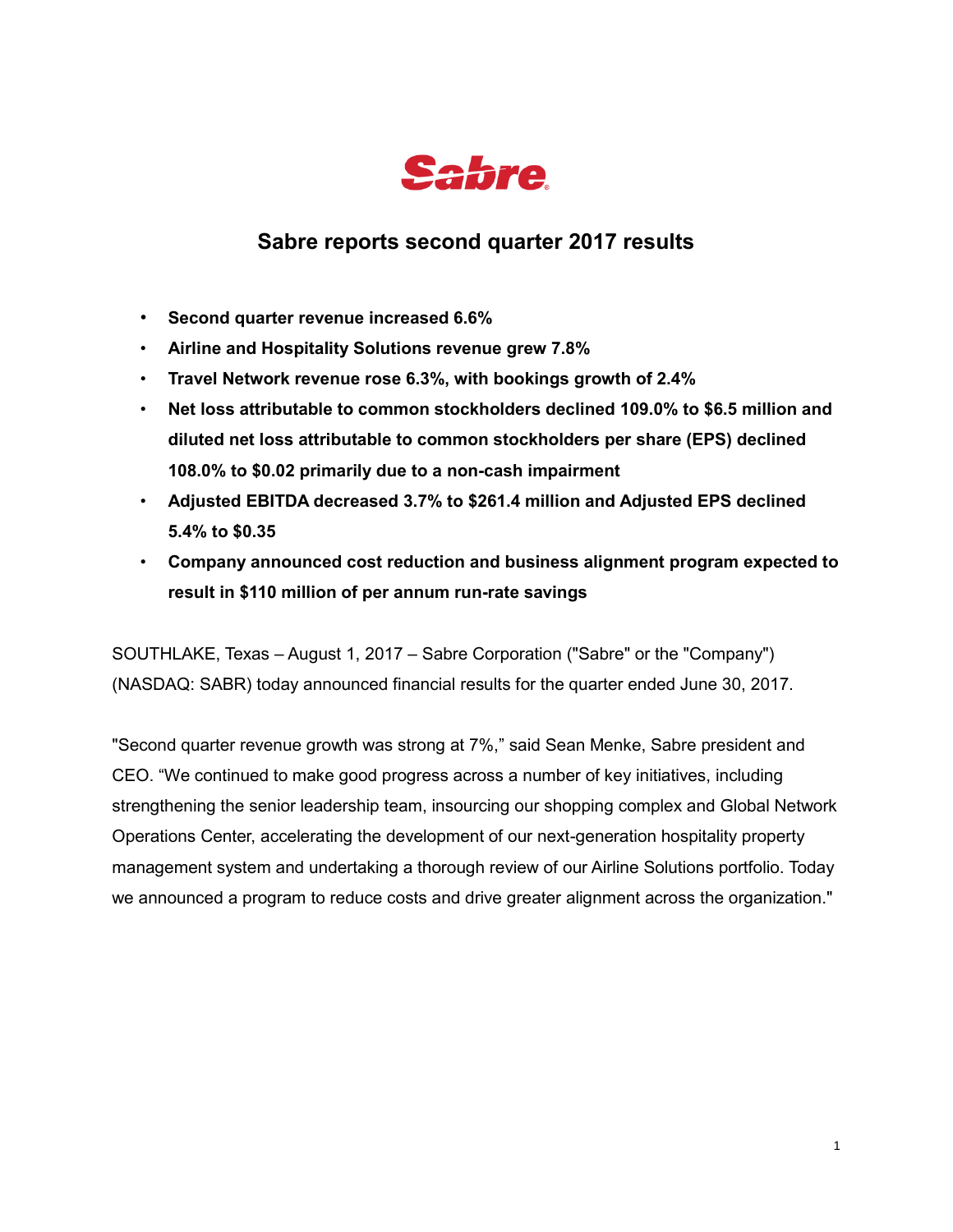#### **Q2 2017 Financial Summary**

Sabre consolidated second quarter revenue increased 6.6% to \$900.7 million, compared to \$845.2 million in the year ago period.

Net loss attributable to common stockholders totaled \$6.5 million, compared to net income of \$72.0 million in the second quarter of 2016. The decrease in net income attributable to common stockholders is primarily the result of a \$92.0 million impairment and related charges associated with the Airline Solutions Air Berlin contract and a \$25.5 million charge related to the cost reduction and business alignment program.

Second quarter consolidated Adjusted EBITDA was \$261.4 million, a 3.7% decrease from \$271.5 million in the second quarter of 2016. The decrease in consolidated Adjusted EBITDA is the result of an Adjusted EBITDA increase at Airline and Hospitality Solutions, a decrease at Travel Network and higher corporate product and technology costs.

For the quarter, Sabre reported diluted net loss attributable to common stockholders per share of \$0.02 compared to \$0.25 net income attributable to common shareholders per share in the second quarter of 2016. Adjusted net income from continuing operations per share (Adjusted EPS) decreased 5.4% to \$0.35 from \$0.37 per share in the second quarter of 2016.

Cash provided by operating activities totaled \$154.8 million, compared to \$123.6 million in the second quarter of 2016. Cash used in investing activities totaled \$79.1 million, compared to \$95.4 million in the second quarter of 2016. Cash used in financing activities totaled \$54.5 million, compared to \$63.4 million in the second quarter of 2016. Second quarter Free Cash Flow was \$75.7 million, compared to \$34.5 million in the year-ago period. Capital expenditures totaled \$79.1 million, compared to \$89.1 million in the year-ago period. Adjusted Capital Expenditures, which include capitalized implementation costs, totaled \$93.4 million, compared to \$112.4 million in the second quarter of 2016.

During the second quarter of 2017, Sabre returned \$49.7 million to shareholders including \$39.0 million through its regular quarterly dividend and the repurchase of 483,058 shares under its share repurchase authorization for approximately \$10.7 million in aggregate.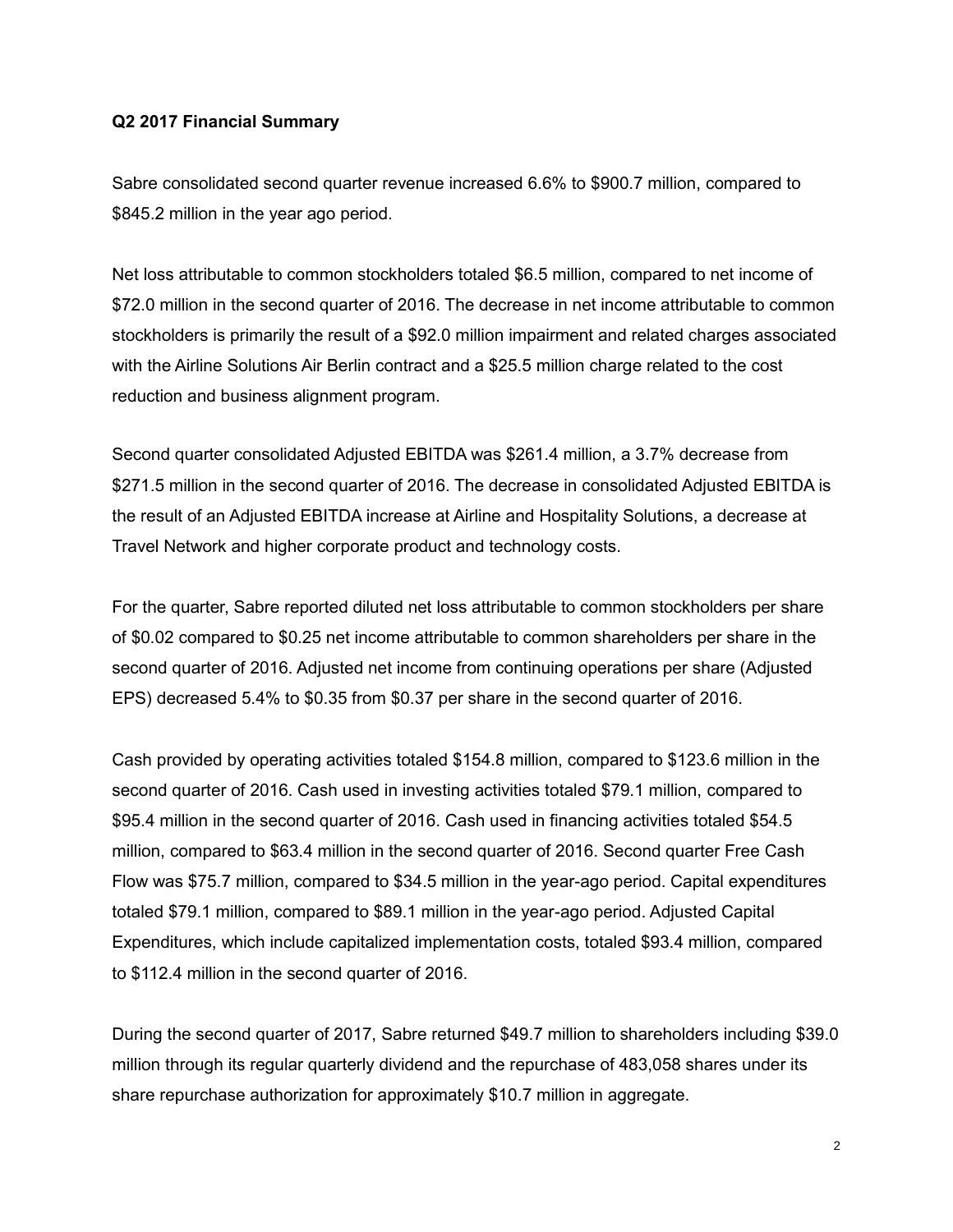|                                                                           |          |                     |          | Three Months Ended June 30, |             | Six Months Ended June 30, |                        |             |
|---------------------------------------------------------------------------|----------|---------------------|----------|-----------------------------|-------------|---------------------------|------------------------|-------------|
| <b>Financial Highlights</b><br>(in thousands, except for EPS; unaudited): |          | 2017                |          | 2016                        | %<br>Change | 2017                      | 2016                   | %<br>Change |
| Total Company:                                                            |          |                     |          |                             |             |                           |                        |             |
| <b>Revenue</b>                                                            | \$       | 900,663             | \$       | 845,242                     | 6.6         | \$1,816,016               | \$1,704,785            | 6.5         |
| <b>Operating Income</b>                                                   | \$       | 18,718              | \$       | 142,039                     | (86.8)      | \$182,044                 | \$313,461              | (41.9)      |
| Net income attributable to common<br>stockholders                         | \$       | (6, 487)            | \$       | 72,019                      | (109.0)     | \$69,452                  | \$177,186              | (60.8)      |
| Diluted net income attributable to<br>common stockholders per share (EPS) | \$       | (0.02)              | \$       | 0.25                        | (108.0)     | \$0.25                    | \$0.63                 | (60.3)      |
| <b>Adjusted Gross Profit*</b>                                             | \$       | 368,578             | \$       | 373,265                     | (1.3)       | \$769,355                 | \$761,461              | 1.0         |
| <b>Adjusted EBITDA*</b>                                                   | \$       | 261,417             | \$       | 271,484                     | (3.7)       | \$558,978                 | \$558,964              |             |
| Adjusted Operating Income*                                                | \$       | 172,498             | \$       | 193,163                     | (10.7)      | \$383,438                 | \$406,153              | (5.6)       |
| Adjusted Net Income*                                                      | \$       | 97,132              | \$       | 104,047                     | (6.6)       | \$215,236                 | \$218,695              | (1.6)       |
| <b>Adjusted EPS*</b>                                                      | \$       | 0.35                | \$       | 0.37                        | (5.4)       | \$0.77                    | \$0.77                 |             |
| Cash provided by operating activities                                     | \$       | 154,841             | \$       | 123,619                     | 25.3        | \$277,876                 | \$263,784              | 5.3         |
| Cash used in investing activities                                         | \$       | (79,092)            | \$       | (95, 430)                   | (17.1)      | \$(167,410)               | \$(329,570)            | (49.2)      |
| Cash used in financing activities                                         | \$       | (54, 524)           | \$       | (63, 432)                   | (14.0)      | \$(162,312)               | \$(174,334)            | (6.9)       |
| <b>Capital Expenditures</b>                                               | \$       | 79.092              | \$       | 89,121                      | (11.3)      | \$167,410                 | \$164,593              | 1.7         |
| Adjusted Capital Expenditures*                                            | \$       | 93,440              | \$       | 112,432                     | (16.9)      | \$198,854                 | \$207,861              | (4.3)       |
| Free Cash Flow*                                                           | \$       | 75,749              | \$       | 34,498                      | 119.6       | \$110,466                 | \$99,191               | 11.4        |
| Net Debt (total debt, less cash)<br>Net Debt / LTM Adjusted EBITDA*       |          | \$3,211,648<br>3.1x |          | \$3,219,566<br>3.1x         |             |                           |                        |             |
| Airline and Hospitality Solutions:                                        |          |                     |          |                             |             |                           |                        |             |
| <b>Revenue</b><br><b>Operating Income</b>                                 | \$<br>\$ | 271,780<br>61,868   | \$<br>\$ | 252,169<br>55,390           | 7.8<br>11.7 | \$529,756<br>\$108,608    | \$490,549<br>\$102,535 | 8.0<br>5.9  |
| <b>Adjusted EBITDA*</b>                                                   | \$       | 101,725             | \$       | 91,945                      | 10.6        | \$187,242                 | \$174,883              | 7.1         |
| <b>Passengers Boarded</b>                                                 |          | 215,867             |          | 199,788                     | 8.0         | 412,210                   | 383,180                | 7.6         |
| Travel Network:                                                           |          |                     |          |                             |             |                           |                        |             |
| <b>Revenue</b>                                                            | \$       | 635,615             | \$       | 597,910                     | 6.3         | \$1,299,092               | \$1,223,386            | 6.2         |
| <b>Transaction Revenue</b>                                                | \$       | 591,211             | \$       | 552,101                     | 7.1         | \$1,210,794               | \$1,133,783            | 6.8         |
| <b>Subscriber / Other Revenue</b>                                         | \$       | 44,404              | \$       | 45,809                      | (3.1)       | \$88,298                  | \$89,603               | (1.5)       |
| <b>Operating Income</b>                                                   | \$       | 208,576             | \$       | 217,252                     | (4.0)       | \$461,300                 | \$458,796              | 0.5         |
| <b>Adjusted EBITDA*</b>                                                   | \$       | 245,891             | \$       | 251,587                     | (2.3)       | \$536,113                 | \$524,761              | 2.2         |
| <b>Total Bookings</b>                                                     |          | 130,911             |          | 127,794                     | 2.4         | 273,613                   | 262,681                | 4.2         |
|                                                                           |          |                     |          |                             |             |                           |                        |             |
| <b>Air Bookings</b>                                                       |          | 114,855             |          | 111,902                     | 2.6         | 242,219                   | 231,768                | 4.5         |
| <b>Non-air Bookings</b>                                                   |          | 16,056              |          | 15,892                      | 1.0         | 31,394                    | 30,913                 | 1.6         |
| <b>Air Bookings Share</b>                                                 |          | 36.0%               |          | 36.7%                       |             | 36.3%                     | 37.1%                  |             |

\*Indicates non-GAAP financial measure; see descriptions and reconciliations below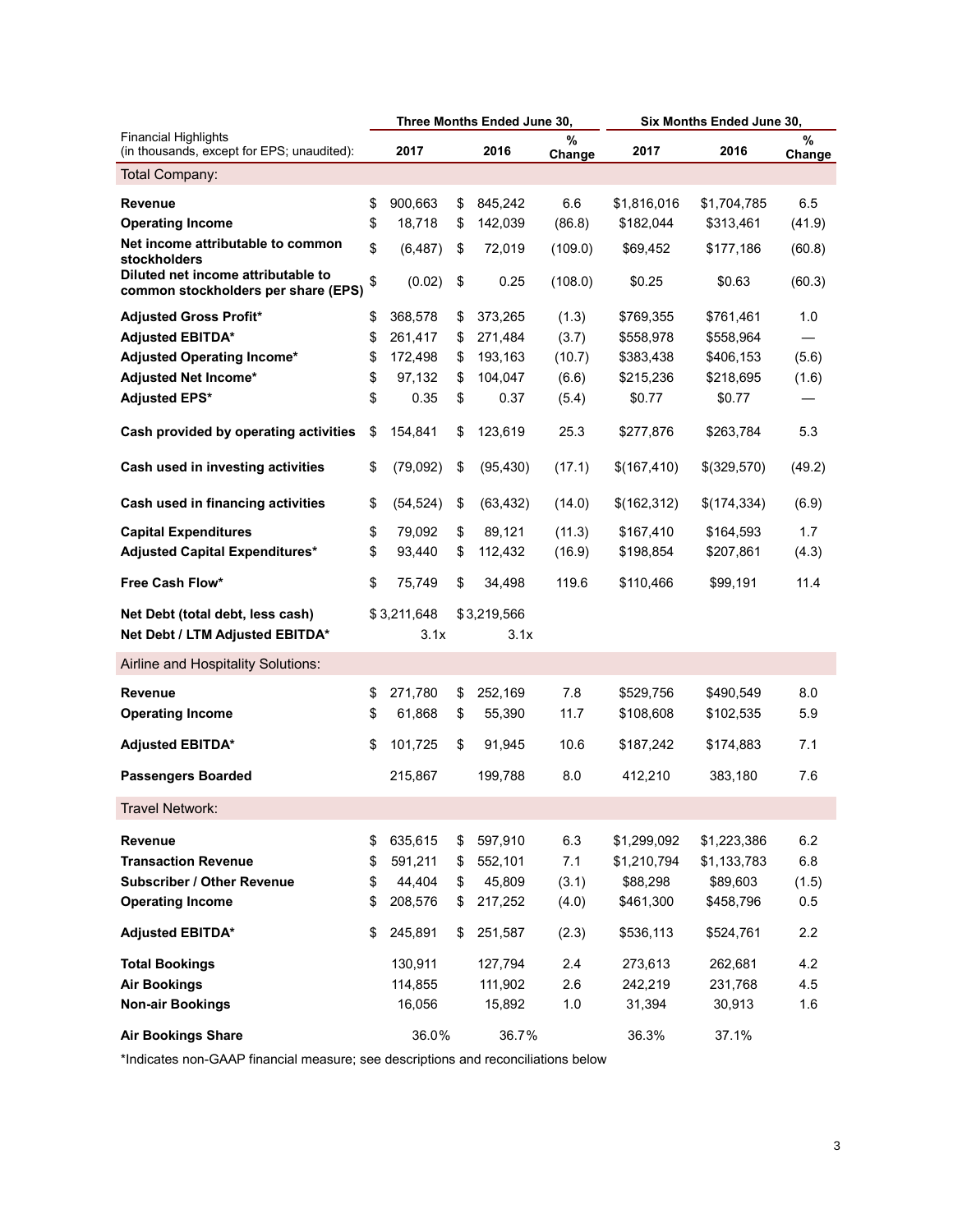### **Sabre Airline and Hospitality Solutions**

Second quarter Airline and Hospitality Solutions revenue increased 7.8% to \$271.8 million compared to \$252.2 million for the same period in 2016. Contributing to the rise in revenue was an 8.0% increase in airline passengers boarded through the SabreSonic reservation solution, high-single digit revenue growth in AirVision and AirCentre solutions and revenue growth of approximately 10% in Hospitality Solutions, offset by a decline in consulting revenue in the quarter.

Second quarter Airline and Hospitality Solutions operating income increased 11.7% to \$61.9 million from \$55.4 million in the prior-year period. Operating income margin was 22.8%, compared to 22.0% for the prior-year quarter. Second quarter Airline and Hospitality Solutions Adjusted EBITDA increased 10.6% to \$101.7 million from \$91.9 million in the prior-year period. Adjusted EBITDA margin was 37.4%, compared to 36.5% in the prior-year quarter.

### **Sabre Travel Network**

Second quarter Travel Network revenue increased 6.3% to \$635.6 million, compared to \$597.9 million for the same period in 2016. Travel Network global bookings increased 2.4% in the quarter, driven by 11.1% growth in EMEA and 2.2% growth in North America, while bookings declined 1.1% in Asia-Pacific and 3.9% in Latin America.

Second quarter Travel Network operating income decreased 4.0% to \$208.6 million from \$217.3 million in the prior-year period. Operating income margin was 32.8%, compared to 36.3% for the prior-year quarter. Second quarter Travel Network Adjusted EBITDA decreased 2.3% to \$245.9 million from \$251.6 million in the prior-year period. Adjusted EBITDA margin was 38.7%, compared to 42.1% in the prior-year quarter.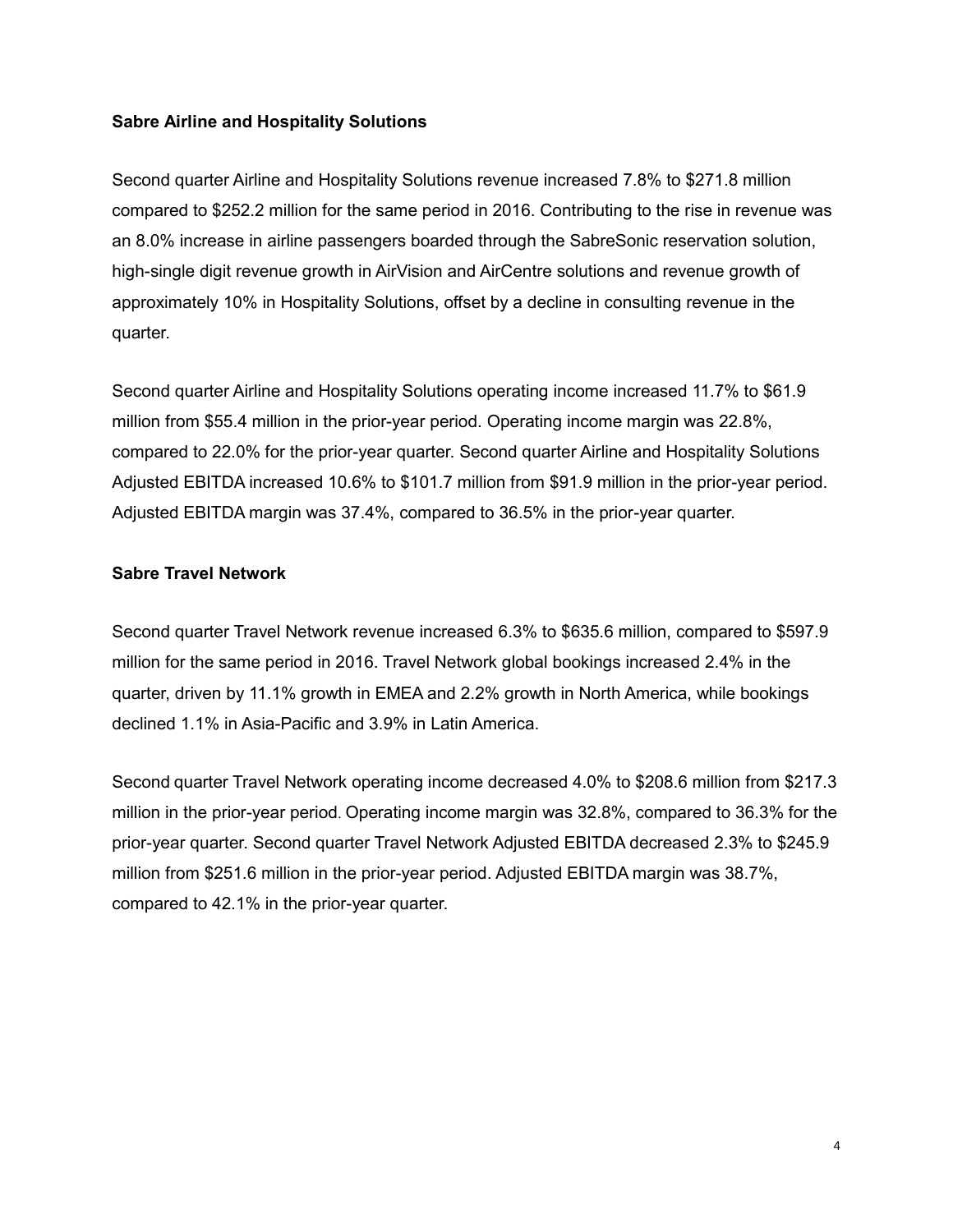### **Cost Reduction and Business Alignment Program**

Today, Sabre announced an initiative to streamline and focus the business through reorganizing certain functions, reducing layers of management, and lowering costs to enable a more nimble, faster moving and focused organization. The initiative is expected to reduce global headcount by approximately 9%. At full run-rate, the program is anticipated to result in approximately \$110 million of annual savings. Sabre expects the program to be neutral to 2017 Free Cash Flow. The Company recognized a \$25 million charge in the second quarter of 2017 related to the program and expects to realize approximately \$25 million of cost savings in 2017. Cost savings under the initiative are expected to achieve full run-rate in 2018.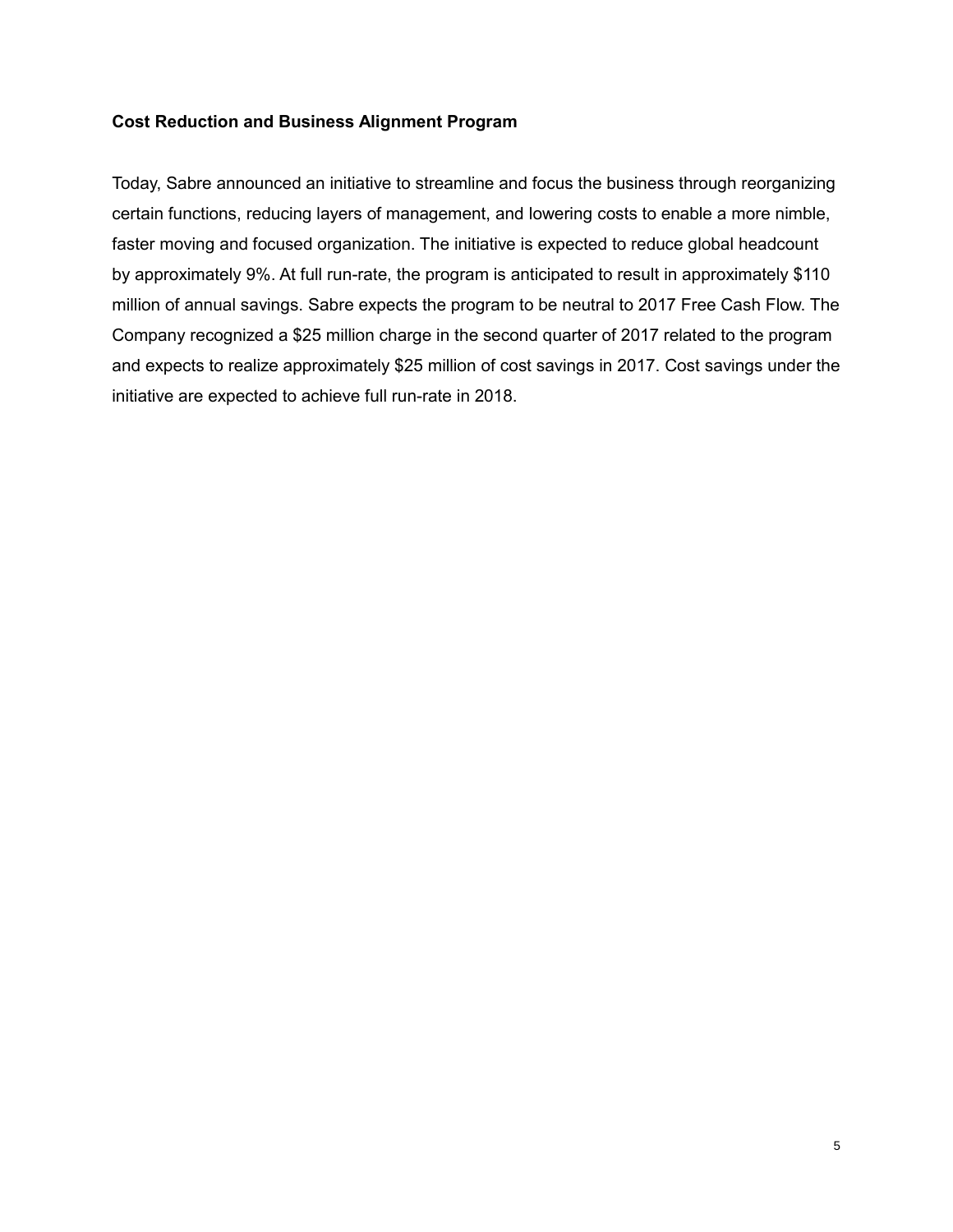### **Business Outlook and Financial Guidance**

With respect to the guidance below, full-year Adjusted Net Income guidance consists of full-year expected net income attributable to common stockholders less the estimated impact of loss from discontinued operations, net of tax, of approximately \$5 million; net income attributable to non-controlling interests of approximately \$5 million; acquisition-related amortization of approximately \$100 million; impairment and related charges of \$92 million; stock-based compensation expense of approximately \$50 million; restructuring and other costs of \$25 million; other items (primarily consisting of litigation and other costs) of approximately \$40 million; and the tax benefit of these adjustments of approximately \$105 million. Full-year Adjusted EPS guidance consists of Adjusted Net Income divided by the projected weightedaverage diluted common share count for the full year of approximately 281.5 million.

Full-year Adjusted EBITDA guidance consists of expected Adjusted Net Income guidance less the impact of depreciation and amortization of property and equipment, amortization of capitalized implementation costs and amortization of upfront incentive consideration of approximately \$365 million; interest expense, net of approximately \$155 million; and provision for income taxes less tax impact of net income adjustments of approximately \$170 million.

Full-year Free Cash Flow guidance consists of expected full-year cash provided by operating activities of \$685 million to \$705 million less additions to property and equipment of \$335 million to \$355 million.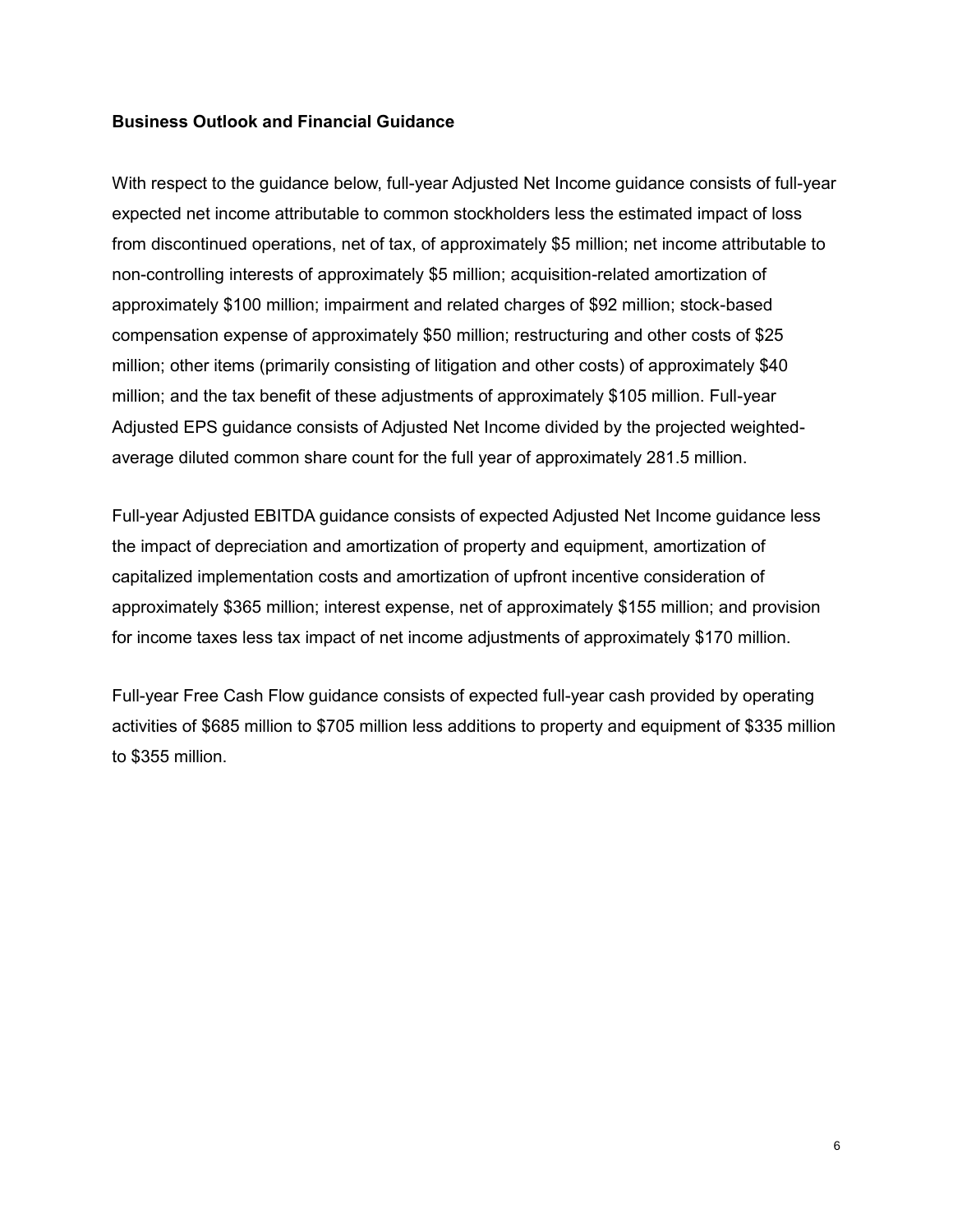### **Full-Year 2017 Guidance**

Sabre reiterated full-year 2017 guidance ranges for all income statement metrics, with the exception of Adjusted EBITDA, which was lowered by \$25 million at the top and bottom end of the range. While maintaining its full-year Adjusted Net Income and EPS guidance, Sabre expects that results will likely be in the lower half of their respective ranges. Strategic prioritization has led Sabre to reduce its expectations for 2017 capital expenditures and capitalized implementation costs by \$50 million in aggregate. The Company continues to expect full-year Free Cash Flow to total approximately \$350 million, which reflects the revised guidance for Adjusted EBITDA, the decrease in expected Adjusted Capital Expenditures and the cash impact of the charge taken in the second quarter of 2017 related to the cost reduction and business alignment program.

In summary, Sabre's full-year 2017 guidance is as follows:

| (\$ millions, except for EPS)           | Range                       | <b>Growth Rate</b> |
|-----------------------------------------|-----------------------------|--------------------|
| <b>Revenue</b>                          | $$3,540 - $3,620$           | $5\% - 7\%$        |
| <b>Adjusted EBITDA</b>                  | $$1,055 - $1,095$           | $1\% - 5\%$        |
| <b>Adjusted Net Income</b>              | $$370 - $410$               | $0\% - 11\%$       |
| <b>Adjusted EPS</b>                     | $$1.31 - $1.45$             | $0\% - 11\%$       |
| <b>Capitalized Expenditures</b>         | $$335 - $355$               |                    |
| <b>Capitalized Implementation Costs</b> | $$60 - $70$                 |                    |
| <b>Free Cash Flow</b>                   | <b>Approximately \$350M</b> |                    |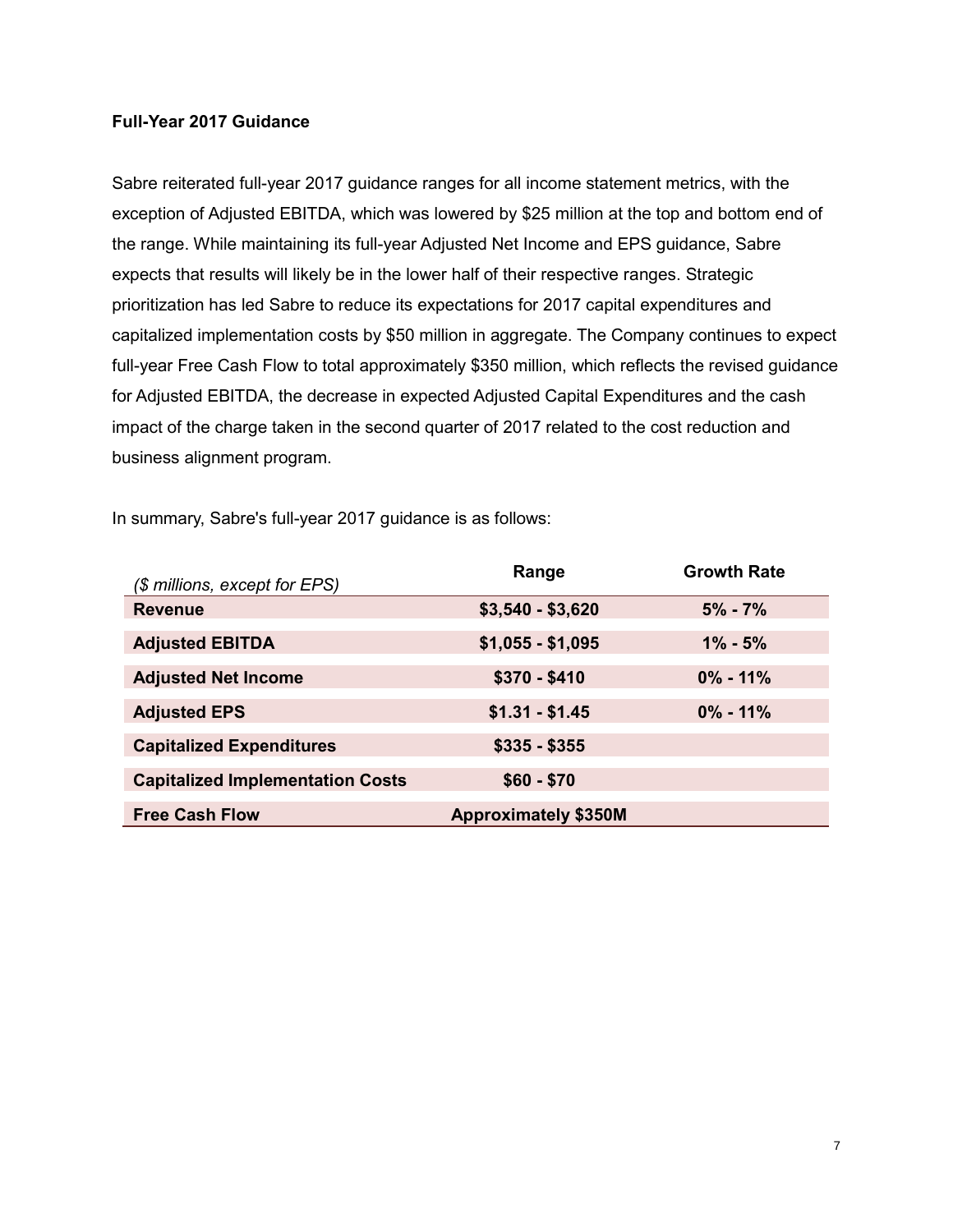### **Conference Call**

Sabre will conduct its second quarter 2017 investor conference call today at 9:00 a.m. ET. The live webcast and accompanying slide presentation can be accessed via the Investor Relations section of our website, investors.sabre.com. A replay of the event will be available on the website for at least 90 days following the event.

### **About Sabre**

Sabre Corporation is the leading technology provider to the global travel industry. Sabre's software, data, mobile and distribution solutions are used by hundreds of airlines and thousands of hotel properties to manage critical operations, including passenger and guest reservations, revenue management, flight, network and crew management. Sabre also operates a leading global travel marketplace, which processes more than US\$120 billion of global travel spend annually by connecting travel buyers and suppliers. Headquartered in Southlake, Texas, USA, Sabre serves customers in more than 160 countries around the world.

### **Website Information**

We routinely post important information for investors on the Investor Relations section of our website, investors.sabre.com. We intend to use this website as a means of disclosing material, non-public information and for complying with our disclosure obligations under Regulation FD. Accordingly, investors should monitor the Investor Relations section of our website, in addition to following our press releases, SEC filings, public conference calls, presentations and webcasts. The information contained on, or that may be accessed through, our website is not incorporated by reference into, and is not a part of, this document.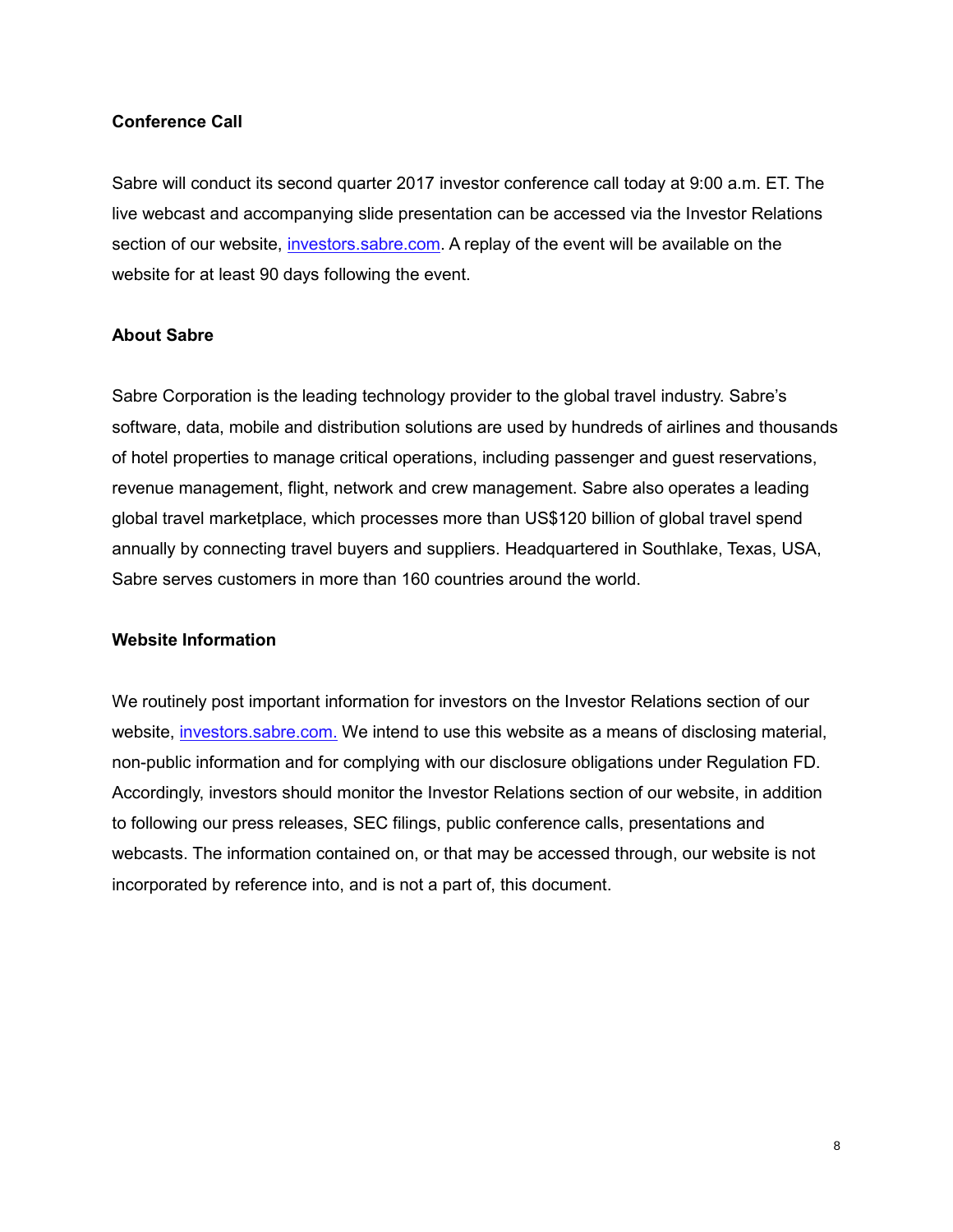### **Supplemental Financial Information**

In conjunction with today's earnings report, a file of supplemental financial information will be available on the Investor Relations section of our website, *investors.sabre.com.* 

### **Industry Data**

This release contains industry data, forecasts and other information that we obtained from industry publications and surveys, public filings and internal company sources, and there can be no assurance as to the accuracy or completeness of the included information. Statements as to our ranking, market position, bookings share and market estimates are based on independent industry publications, government publications, third-party forecasts and management's estimates and assumptions about our markets and our internal research. We have not independently verified this third-party information nor have we ascertained the underlying economic assumptions relied upon in those sources, and we cannot assure you of the accuracy or completeness of this information.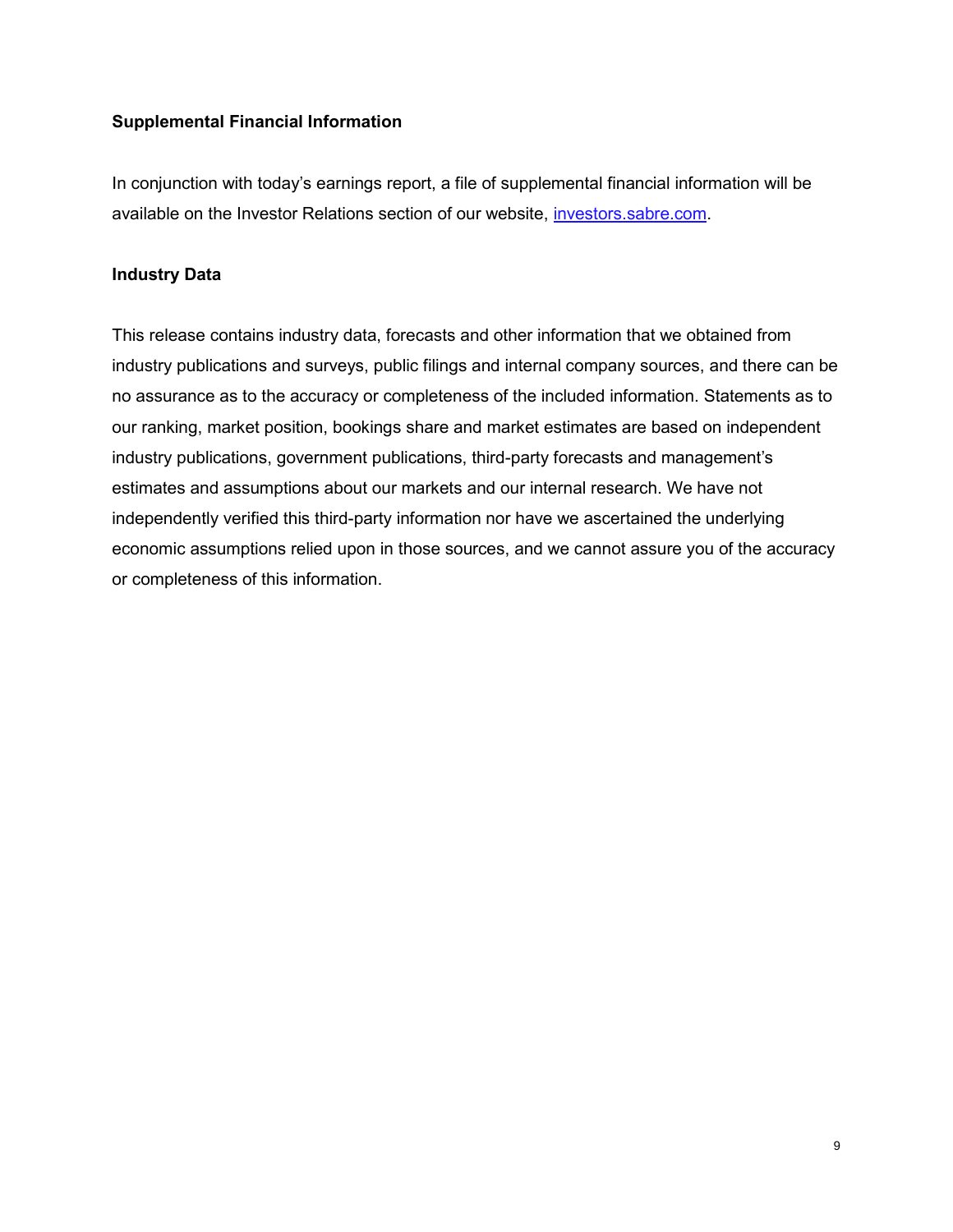#### **Note on Non-GAAP Financial Measures**

This press release includes unaudited non-GAAP financial measures, including Adjusted Gross Profit, Adjusted Operating Income, Adjusted Net Income, Adjusted EBITDA, Adjusted EPS, Adjusted Capital Expenditures, Free Cash Flow, and the ratios based on these financial measures. In addition, we provide certain forward guidance with respect to Adjusted EBITDA, Adjusted Net Income, Adjusted EPS and Free Cash Flow. We are unable to provide this forward guidance on a GAAP basis without unreasonable effort; however, see "Business Outlook and Financial Guidance" for additional information including estimates of certain components of the non-GAAP adjustments contained in the guidance.

We present non-GAAP measures when our management believes that the additional information provides useful information about our operating performance. Non-GAAP financial measures do not have any standardized meaning and are therefore unlikely to be comparable to similar measures presented by other companies. The presentation of non-GAAP financial measures is not intended to be a substitute for, and should not be considered in isolation from, the financial measures reported in accordance with GAAP.See "Non-GAAP Financial Measures" below for an explanation of the non-GAAP measures and "Tabular Reconciliations for Non-GAAP Measures" below for a reconciliation of the non-GAAP financial measures to the comparable GAAP measures.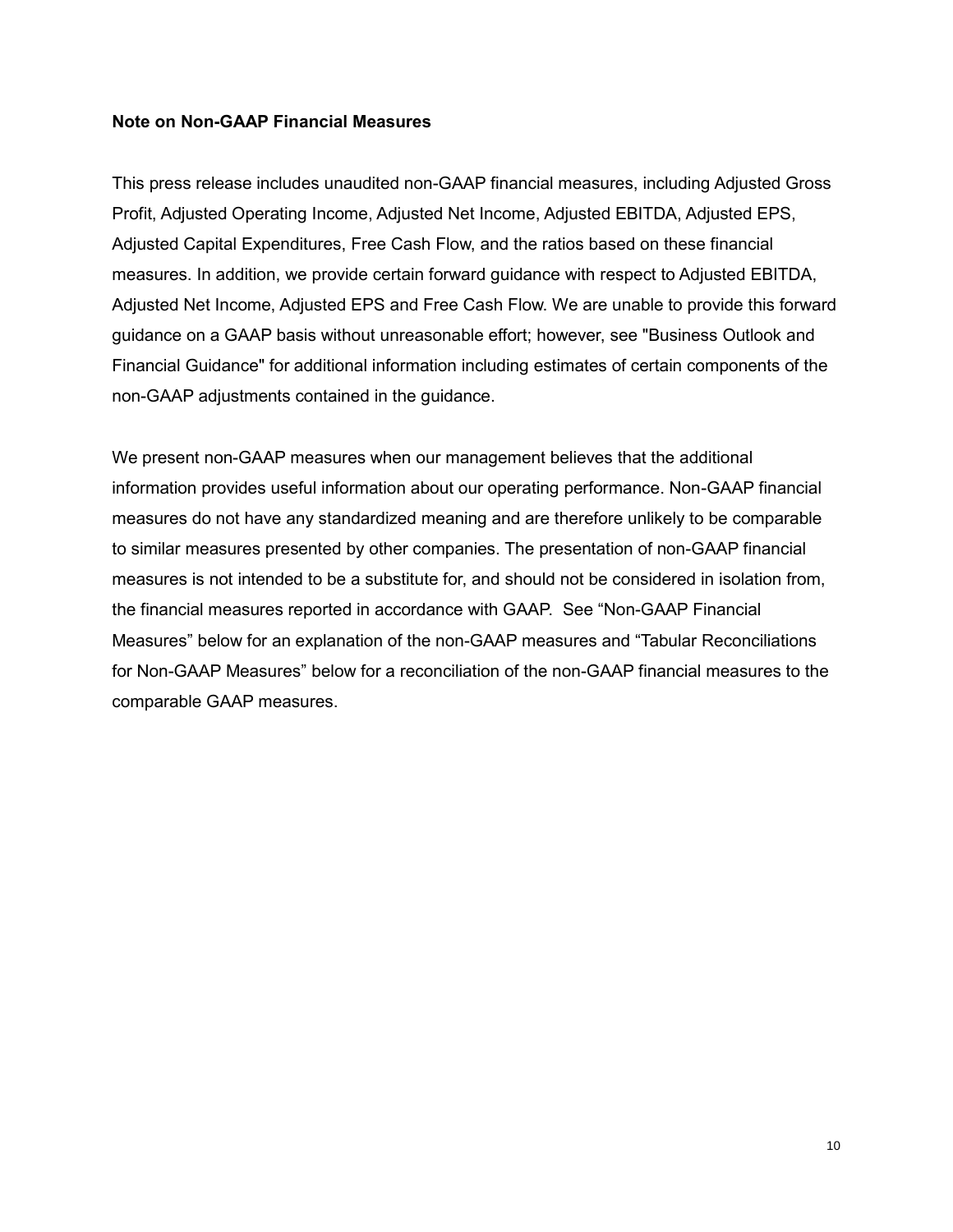#### **Forward-looking Statements**

Certain statements herein are forward-looking statements about trends, future events, uncertainties and our plans and expectations of what may happen in the future. Any statements that are not historical or current facts are forward-looking statements. In many cases, you can identify forward-looking statements by terms such as "guidance," "expect," "will," "anticipate," "outlook," "estimate," "project," "believe," "may," "should," "would," "intend," "potential" or the negative of these terms or other comparable terminology. Forward-looking statements involve known and unknown risks, uncertainties and other factors that may cause Sabre's actual results, performance or achievements to be materially different from any future results, performances or achievements expressed or implied by the forward-looking statements. The potential risks and uncertainties include, among others, dependency on transaction volumes in the global travel industry, particularly air travel transaction volumes, exposure to pricing pressure in the Travel Network business, the implementation and effects of new or renewed agreements, the implementation and results of cost reduction and business alignment program, travel suppliers' usage of alternative distribution models, maintenance of the integrity of our systems and infrastructure and the effect of any security breaches, competition in the travel distribution market and solutions markets, failure to adapt to technological developments, dependence on establishing, maintaining and renewing contracts with customers and other counterparties and collecting amounts due to us under these agreements changes affecting travel supplier customers, use of third-party distributor partners, dependence on relationships with travel buyers, adverse global and regional economic and political conditions, including, but not limited to, economic conditions in countries or regions with traditionally high levels of exports to China or that have commodities-based economies and the effect of "Brexit" and uncertainty due to related negotiations, risks arising from global operations, reliance on third parties to provide information technology services, the financial and business effects of acquisitions, including integration of these acquisitions, our ability to recruit, train and retain employees, including our key executive officers and technical employees and the effects of litigation. More information about potential risks and uncertainties that could affect our business and results of operations is included in the "Risk Factors" and "Forward-Looking Statements" sections in our Quarterly Report on Form 10-Q filed with the SEC on May 2, 2017 and our Annual Report on Form 10-K filed with the SEC on February 17, 2017 and in our other filings with the SEC. Although we believe that the expectations reflected in the forward-looking statements are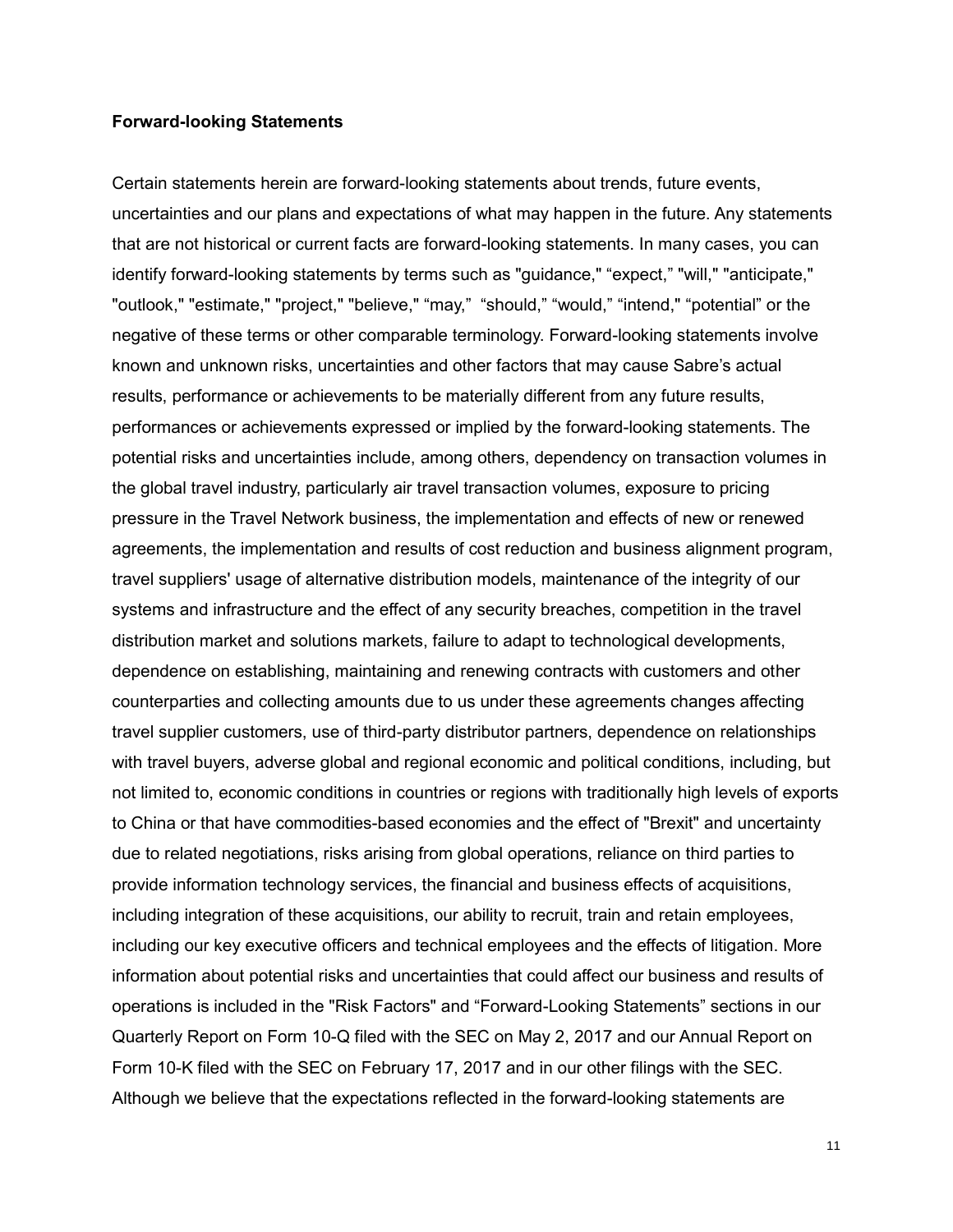reasonable, we cannot guarantee future events, outlook, guidance, results, actions, levels of activity, performance or achievements. Readers are cautioned not to place undue reliance on these forward-looking statements. Unless required by law, Sabre undertakes no obligation to publicly update or revise any forward-looking statements to reflect circumstances or events after the date they are made.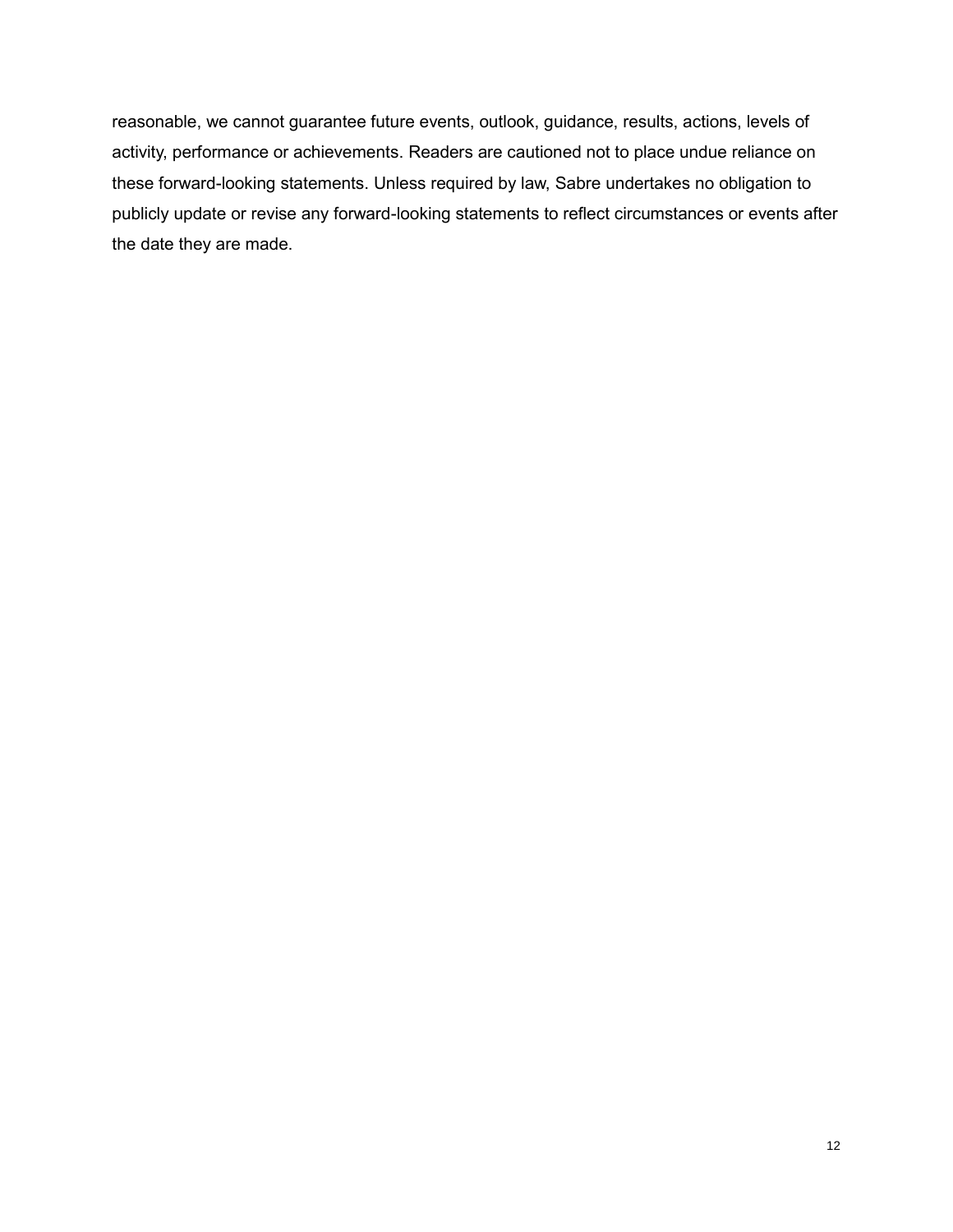## **Contacts:**

**Media Investors** Tim Enstice **Barry Sievert** tim.enstice@sabre.com

+1-682-605-6162 sabre.investorrelations@sabre.com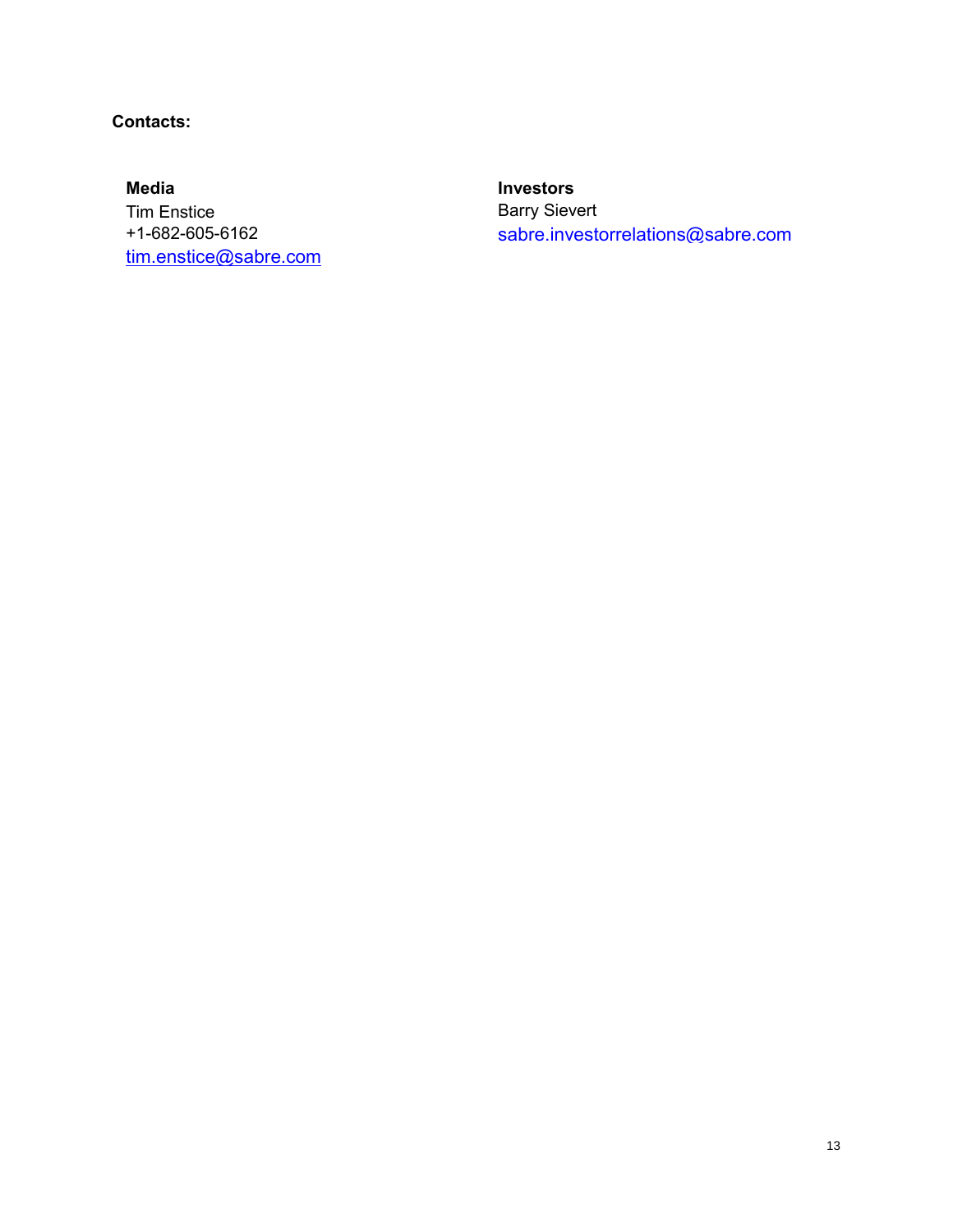### **SABRE CORPORATION CONSOLIDATED STATEMENTS OF OPERATIONS (In thousands, except per share amounts)**

**(Unaudited)**

|                                                                             | Three Months Ended June 30, |              |                |            | Six Months Ended June 30, |              |  |           |  |  |
|-----------------------------------------------------------------------------|-----------------------------|--------------|----------------|------------|---------------------------|--------------|--|-----------|--|--|
|                                                                             |                             | 2017         |                | 2016       |                           | 2017         |  | 2016      |  |  |
| Revenue                                                                     | \$                          | 900,663      | $\mathfrak{F}$ | 845,242 \$ |                           | 1,816,016 \$ |  | 1,704,785 |  |  |
| Cost of revenue                                                             |                             | 643,067      |                | 556,317    |                           | 1,250,653    |  | 1,110,582 |  |  |
| Selling, general and administrative                                         |                             | 146,856      |                | 146,886    |                           | 291,297      |  | 280,742   |  |  |
| Impairment and related charges                                              |                             | 92,022       |                |            |                           | 92,022       |  |           |  |  |
| Operating income                                                            |                             | 18,718       |                | 142,039    |                           | 182,044      |  | 313,461   |  |  |
| Other income (expense):                                                     |                             |              |                |            |                           |              |  |           |  |  |
| Interest expense, net                                                       |                             | (38,097)     |                | (37, 210)  |                           | (77, 658)    |  | (78, 412) |  |  |
| Joint venture equity income                                                 |                             | 513          |                | 763        |                           | 1,411        |  | 1,526     |  |  |
| Other, net                                                                  |                             | (752)        |                | 876        |                           | (15, 986)    |  | 4,236     |  |  |
| Total other expense, net                                                    |                             | (38, 336)    |                | (35, 571)  |                           | (92, 233)    |  | (72, 650) |  |  |
| (Loss) income from continuing operations before income taxes                |                             | (19,618)     |                | 106,468    |                           | 89,811       |  | 240,811   |  |  |
| (Benefit) Provision for income taxes                                        |                             | (15, 466)    |                | 31,273     |                           | 16,241       |  | 72,697    |  |  |
| (Loss) income from continuing operations                                    |                             | (4, 152)     |                | 75,195     |                           | 73,570       |  | 168,114   |  |  |
| (Loss) income from discontinued operations, net of tax                      |                             | (1, 222)     |                | (2,098)    |                           | (1,699)      |  | 11,252    |  |  |
| Net (loss) income                                                           |                             | (5, 374)     |                | 73.097     |                           | 71,871       |  | 179,366   |  |  |
| Net income attributable to noncontrolling interests                         |                             | 1,113        |                | 1,078      |                           | 2,419        |  | 2,180     |  |  |
| Net (loss) income attributable to common stockholders                       | \$                          | $(6,487)$ \$ |                | 72,019     | \$                        | 69,452 \$    |  | 177,186   |  |  |
| Basic net (loss) income per share attributable to common                    |                             |              |                |            |                           |              |  |           |  |  |
| stockholders:<br>(Loss) income from continuing operations                   | \$                          | $(0.02)$ \$  |                | $0.27$ \$  |                           | $0.26$ \$    |  | 0.60      |  |  |
| (Loss) income from discontinued operations                                  |                             |              |                | (0.01)     |                           | (0.01)       |  | 0.04      |  |  |
| Net (loss) income per common share                                          | \$                          | $(0.02)$ \$  |                | $0.26$ \$  |                           | $0.25$ \$    |  | 0.64      |  |  |
|                                                                             |                             |              |                |            |                           |              |  |           |  |  |
| Diluted net (loss) income per share attributable to common<br>stockholders: |                             |              |                |            |                           |              |  |           |  |  |
| (Loss) income from continuing operations                                    | \$                          | $(0.02)$ \$  |                | $0.26$ \$  |                           | $0.25$ \$    |  | 0.59      |  |  |
| (Loss) income from discontinued operations                                  |                             |              |                | (0.01)     |                           | (0.01)       |  | 0.04      |  |  |
| Net (loss) income per common share                                          | \$                          | $(0.02)$ \$  |                | $0.25$ \$  |                           | $0.25$ \$    |  | 0.63      |  |  |
| Weighted-average common shares outstanding:                                 |                             |              |                |            |                           |              |  |           |  |  |
| <b>Basic</b>                                                                |                             | 278,441      |                | 277,392    |                           | 277,900      |  | 276,480   |  |  |
| <b>Diluted</b>                                                              |                             | 278,441      |                | 283,001    |                           | 279,919      |  | 282,648   |  |  |
| Dividends per common share                                                  | \$                          | 0.14         | -\$            | $0.13$ \$  |                           | $0.28$ \$    |  | 0.26      |  |  |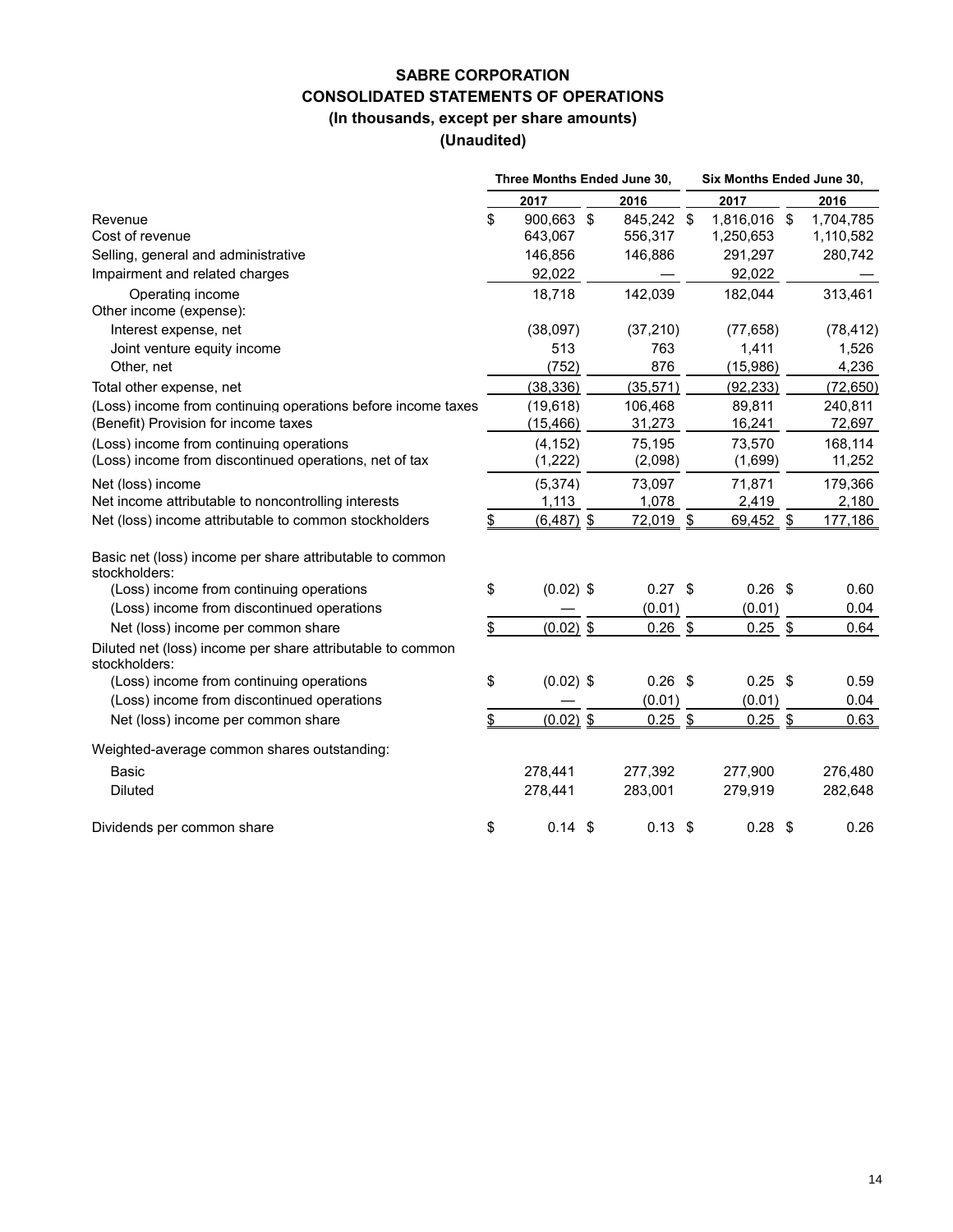### **SABRE CORPORATION CONSOLIDATED BALANCE SHEETS (In thousands, except share amounts) (Unaudited)**

| <b>Assets</b><br><b>Current assets</b><br>\$<br>Cash and cash equivalents<br>306,696 \$<br>364,114<br>512,167<br>Accounts receivable, net<br>400,667<br>108,215<br>88,600<br>Prepaid expenses and other current assets<br>Total current assets<br>927,078<br>853,381<br>791,735<br>753,279<br>Property and equipment, net of accumulated depreciation of \$1,109,669 and \$986,890<br>26,146<br>25,582<br>Investments in joint ventures<br>Goodwill<br>2,551,448<br>2,548,447<br>Acquired customer relationships, net of accumulated amortization of \$674,440 and<br>362,152<br>387,632<br>\$646,850<br>Other intangible assets, net of accumulated amortization of \$566,263 and \$538,380<br>359,922<br>387,805<br>Deferred income taxes<br>111,902<br>95,285<br>559,495<br>673,159<br>Other assets, net<br><b>Total assets</b><br>\$<br>5,689,878<br>\$<br>5,724,570<br>Liabilities and stockholders' equity<br><b>Current liabilities</b><br>\$<br>152,485 \$<br>Accounts payable<br>168,576<br>109,420<br>102,037<br>Accrued compensation and related benefits<br>Accrued subscriber incentives<br>266,438<br>216,011<br>Deferred revenues<br>176,335<br>187,108<br>Other accrued liabilities<br>237,583<br>222,879<br>60,050<br>169,246<br>Current portion of debt<br>74,977<br>100,501<br>Tax Receivable Agreement<br><b>Total current liabilities</b><br>1,077,288<br>1,166,358<br>Deferred income taxes<br>88,957<br>96,842<br>439,966<br>567,359<br>Other noncurrent liabilities<br>3,425,949<br>3,276,281<br>Long-term debt<br>Stockholders' equity<br>Common Stock: \$0.01 par value; 450,000,000 authorized shares; 288,618,730 and<br>285,461,125 shares issued, 278,628,948 and 276,949,802 shares outstanding at<br>2,886<br>2,854<br>June 30, 2017 and December 31, 2016, respectively<br>2,148,148<br>2,105,843<br>Additional paid-in capital<br>Treasury Stock, at cost, 9,989,782 and 8,511,323 shares at June 30, 2017<br>(254, 156)<br>(221, 746)<br>and December 31, 2016, respectively<br>Retained deficit<br>(1, 149, 598)<br>(1, 141, 116)<br>Accumulated other comprehensive loss<br>(102, 465)<br>(122, 799)<br>5,018<br>Noncontrolling interest<br>2,579<br>Total stockholders' equity<br>649,833<br>625,615<br>Total liabilities and stockholders' equity<br>5,689,878 \$<br>5,724,570<br>\$ |  | June 30, 2017 | December 31,<br>2016 |
|-----------------------------------------------------------------------------------------------------------------------------------------------------------------------------------------------------------------------------------------------------------------------------------------------------------------------------------------------------------------------------------------------------------------------------------------------------------------------------------------------------------------------------------------------------------------------------------------------------------------------------------------------------------------------------------------------------------------------------------------------------------------------------------------------------------------------------------------------------------------------------------------------------------------------------------------------------------------------------------------------------------------------------------------------------------------------------------------------------------------------------------------------------------------------------------------------------------------------------------------------------------------------------------------------------------------------------------------------------------------------------------------------------------------------------------------------------------------------------------------------------------------------------------------------------------------------------------------------------------------------------------------------------------------------------------------------------------------------------------------------------------------------------------------------------------------------------------------------------------------------------------------------------------------------------------------------------------------------------------------------------------------------------------------------------------------------------------------------------------------------------------------------------------------------------------------------------------------------------------------------------------------------------------------------------------------------------|--|---------------|----------------------|
|                                                                                                                                                                                                                                                                                                                                                                                                                                                                                                                                                                                                                                                                                                                                                                                                                                                                                                                                                                                                                                                                                                                                                                                                                                                                                                                                                                                                                                                                                                                                                                                                                                                                                                                                                                                                                                                                                                                                                                                                                                                                                                                                                                                                                                                                                                                             |  |               |                      |
|                                                                                                                                                                                                                                                                                                                                                                                                                                                                                                                                                                                                                                                                                                                                                                                                                                                                                                                                                                                                                                                                                                                                                                                                                                                                                                                                                                                                                                                                                                                                                                                                                                                                                                                                                                                                                                                                                                                                                                                                                                                                                                                                                                                                                                                                                                                             |  |               |                      |
|                                                                                                                                                                                                                                                                                                                                                                                                                                                                                                                                                                                                                                                                                                                                                                                                                                                                                                                                                                                                                                                                                                                                                                                                                                                                                                                                                                                                                                                                                                                                                                                                                                                                                                                                                                                                                                                                                                                                                                                                                                                                                                                                                                                                                                                                                                                             |  |               |                      |
|                                                                                                                                                                                                                                                                                                                                                                                                                                                                                                                                                                                                                                                                                                                                                                                                                                                                                                                                                                                                                                                                                                                                                                                                                                                                                                                                                                                                                                                                                                                                                                                                                                                                                                                                                                                                                                                                                                                                                                                                                                                                                                                                                                                                                                                                                                                             |  |               |                      |
|                                                                                                                                                                                                                                                                                                                                                                                                                                                                                                                                                                                                                                                                                                                                                                                                                                                                                                                                                                                                                                                                                                                                                                                                                                                                                                                                                                                                                                                                                                                                                                                                                                                                                                                                                                                                                                                                                                                                                                                                                                                                                                                                                                                                                                                                                                                             |  |               |                      |
|                                                                                                                                                                                                                                                                                                                                                                                                                                                                                                                                                                                                                                                                                                                                                                                                                                                                                                                                                                                                                                                                                                                                                                                                                                                                                                                                                                                                                                                                                                                                                                                                                                                                                                                                                                                                                                                                                                                                                                                                                                                                                                                                                                                                                                                                                                                             |  |               |                      |
|                                                                                                                                                                                                                                                                                                                                                                                                                                                                                                                                                                                                                                                                                                                                                                                                                                                                                                                                                                                                                                                                                                                                                                                                                                                                                                                                                                                                                                                                                                                                                                                                                                                                                                                                                                                                                                                                                                                                                                                                                                                                                                                                                                                                                                                                                                                             |  |               |                      |
|                                                                                                                                                                                                                                                                                                                                                                                                                                                                                                                                                                                                                                                                                                                                                                                                                                                                                                                                                                                                                                                                                                                                                                                                                                                                                                                                                                                                                                                                                                                                                                                                                                                                                                                                                                                                                                                                                                                                                                                                                                                                                                                                                                                                                                                                                                                             |  |               |                      |
|                                                                                                                                                                                                                                                                                                                                                                                                                                                                                                                                                                                                                                                                                                                                                                                                                                                                                                                                                                                                                                                                                                                                                                                                                                                                                                                                                                                                                                                                                                                                                                                                                                                                                                                                                                                                                                                                                                                                                                                                                                                                                                                                                                                                                                                                                                                             |  |               |                      |
|                                                                                                                                                                                                                                                                                                                                                                                                                                                                                                                                                                                                                                                                                                                                                                                                                                                                                                                                                                                                                                                                                                                                                                                                                                                                                                                                                                                                                                                                                                                                                                                                                                                                                                                                                                                                                                                                                                                                                                                                                                                                                                                                                                                                                                                                                                                             |  |               |                      |
|                                                                                                                                                                                                                                                                                                                                                                                                                                                                                                                                                                                                                                                                                                                                                                                                                                                                                                                                                                                                                                                                                                                                                                                                                                                                                                                                                                                                                                                                                                                                                                                                                                                                                                                                                                                                                                                                                                                                                                                                                                                                                                                                                                                                                                                                                                                             |  |               |                      |
|                                                                                                                                                                                                                                                                                                                                                                                                                                                                                                                                                                                                                                                                                                                                                                                                                                                                                                                                                                                                                                                                                                                                                                                                                                                                                                                                                                                                                                                                                                                                                                                                                                                                                                                                                                                                                                                                                                                                                                                                                                                                                                                                                                                                                                                                                                                             |  |               |                      |
|                                                                                                                                                                                                                                                                                                                                                                                                                                                                                                                                                                                                                                                                                                                                                                                                                                                                                                                                                                                                                                                                                                                                                                                                                                                                                                                                                                                                                                                                                                                                                                                                                                                                                                                                                                                                                                                                                                                                                                                                                                                                                                                                                                                                                                                                                                                             |  |               |                      |
|                                                                                                                                                                                                                                                                                                                                                                                                                                                                                                                                                                                                                                                                                                                                                                                                                                                                                                                                                                                                                                                                                                                                                                                                                                                                                                                                                                                                                                                                                                                                                                                                                                                                                                                                                                                                                                                                                                                                                                                                                                                                                                                                                                                                                                                                                                                             |  |               |                      |
|                                                                                                                                                                                                                                                                                                                                                                                                                                                                                                                                                                                                                                                                                                                                                                                                                                                                                                                                                                                                                                                                                                                                                                                                                                                                                                                                                                                                                                                                                                                                                                                                                                                                                                                                                                                                                                                                                                                                                                                                                                                                                                                                                                                                                                                                                                                             |  |               |                      |
|                                                                                                                                                                                                                                                                                                                                                                                                                                                                                                                                                                                                                                                                                                                                                                                                                                                                                                                                                                                                                                                                                                                                                                                                                                                                                                                                                                                                                                                                                                                                                                                                                                                                                                                                                                                                                                                                                                                                                                                                                                                                                                                                                                                                                                                                                                                             |  |               |                      |
|                                                                                                                                                                                                                                                                                                                                                                                                                                                                                                                                                                                                                                                                                                                                                                                                                                                                                                                                                                                                                                                                                                                                                                                                                                                                                                                                                                                                                                                                                                                                                                                                                                                                                                                                                                                                                                                                                                                                                                                                                                                                                                                                                                                                                                                                                                                             |  |               |                      |
|                                                                                                                                                                                                                                                                                                                                                                                                                                                                                                                                                                                                                                                                                                                                                                                                                                                                                                                                                                                                                                                                                                                                                                                                                                                                                                                                                                                                                                                                                                                                                                                                                                                                                                                                                                                                                                                                                                                                                                                                                                                                                                                                                                                                                                                                                                                             |  |               |                      |
|                                                                                                                                                                                                                                                                                                                                                                                                                                                                                                                                                                                                                                                                                                                                                                                                                                                                                                                                                                                                                                                                                                                                                                                                                                                                                                                                                                                                                                                                                                                                                                                                                                                                                                                                                                                                                                                                                                                                                                                                                                                                                                                                                                                                                                                                                                                             |  |               |                      |
|                                                                                                                                                                                                                                                                                                                                                                                                                                                                                                                                                                                                                                                                                                                                                                                                                                                                                                                                                                                                                                                                                                                                                                                                                                                                                                                                                                                                                                                                                                                                                                                                                                                                                                                                                                                                                                                                                                                                                                                                                                                                                                                                                                                                                                                                                                                             |  |               |                      |
|                                                                                                                                                                                                                                                                                                                                                                                                                                                                                                                                                                                                                                                                                                                                                                                                                                                                                                                                                                                                                                                                                                                                                                                                                                                                                                                                                                                                                                                                                                                                                                                                                                                                                                                                                                                                                                                                                                                                                                                                                                                                                                                                                                                                                                                                                                                             |  |               |                      |
|                                                                                                                                                                                                                                                                                                                                                                                                                                                                                                                                                                                                                                                                                                                                                                                                                                                                                                                                                                                                                                                                                                                                                                                                                                                                                                                                                                                                                                                                                                                                                                                                                                                                                                                                                                                                                                                                                                                                                                                                                                                                                                                                                                                                                                                                                                                             |  |               |                      |
|                                                                                                                                                                                                                                                                                                                                                                                                                                                                                                                                                                                                                                                                                                                                                                                                                                                                                                                                                                                                                                                                                                                                                                                                                                                                                                                                                                                                                                                                                                                                                                                                                                                                                                                                                                                                                                                                                                                                                                                                                                                                                                                                                                                                                                                                                                                             |  |               |                      |
|                                                                                                                                                                                                                                                                                                                                                                                                                                                                                                                                                                                                                                                                                                                                                                                                                                                                                                                                                                                                                                                                                                                                                                                                                                                                                                                                                                                                                                                                                                                                                                                                                                                                                                                                                                                                                                                                                                                                                                                                                                                                                                                                                                                                                                                                                                                             |  |               |                      |
|                                                                                                                                                                                                                                                                                                                                                                                                                                                                                                                                                                                                                                                                                                                                                                                                                                                                                                                                                                                                                                                                                                                                                                                                                                                                                                                                                                                                                                                                                                                                                                                                                                                                                                                                                                                                                                                                                                                                                                                                                                                                                                                                                                                                                                                                                                                             |  |               |                      |
|                                                                                                                                                                                                                                                                                                                                                                                                                                                                                                                                                                                                                                                                                                                                                                                                                                                                                                                                                                                                                                                                                                                                                                                                                                                                                                                                                                                                                                                                                                                                                                                                                                                                                                                                                                                                                                                                                                                                                                                                                                                                                                                                                                                                                                                                                                                             |  |               |                      |
|                                                                                                                                                                                                                                                                                                                                                                                                                                                                                                                                                                                                                                                                                                                                                                                                                                                                                                                                                                                                                                                                                                                                                                                                                                                                                                                                                                                                                                                                                                                                                                                                                                                                                                                                                                                                                                                                                                                                                                                                                                                                                                                                                                                                                                                                                                                             |  |               |                      |
|                                                                                                                                                                                                                                                                                                                                                                                                                                                                                                                                                                                                                                                                                                                                                                                                                                                                                                                                                                                                                                                                                                                                                                                                                                                                                                                                                                                                                                                                                                                                                                                                                                                                                                                                                                                                                                                                                                                                                                                                                                                                                                                                                                                                                                                                                                                             |  |               |                      |
|                                                                                                                                                                                                                                                                                                                                                                                                                                                                                                                                                                                                                                                                                                                                                                                                                                                                                                                                                                                                                                                                                                                                                                                                                                                                                                                                                                                                                                                                                                                                                                                                                                                                                                                                                                                                                                                                                                                                                                                                                                                                                                                                                                                                                                                                                                                             |  |               |                      |
|                                                                                                                                                                                                                                                                                                                                                                                                                                                                                                                                                                                                                                                                                                                                                                                                                                                                                                                                                                                                                                                                                                                                                                                                                                                                                                                                                                                                                                                                                                                                                                                                                                                                                                                                                                                                                                                                                                                                                                                                                                                                                                                                                                                                                                                                                                                             |  |               |                      |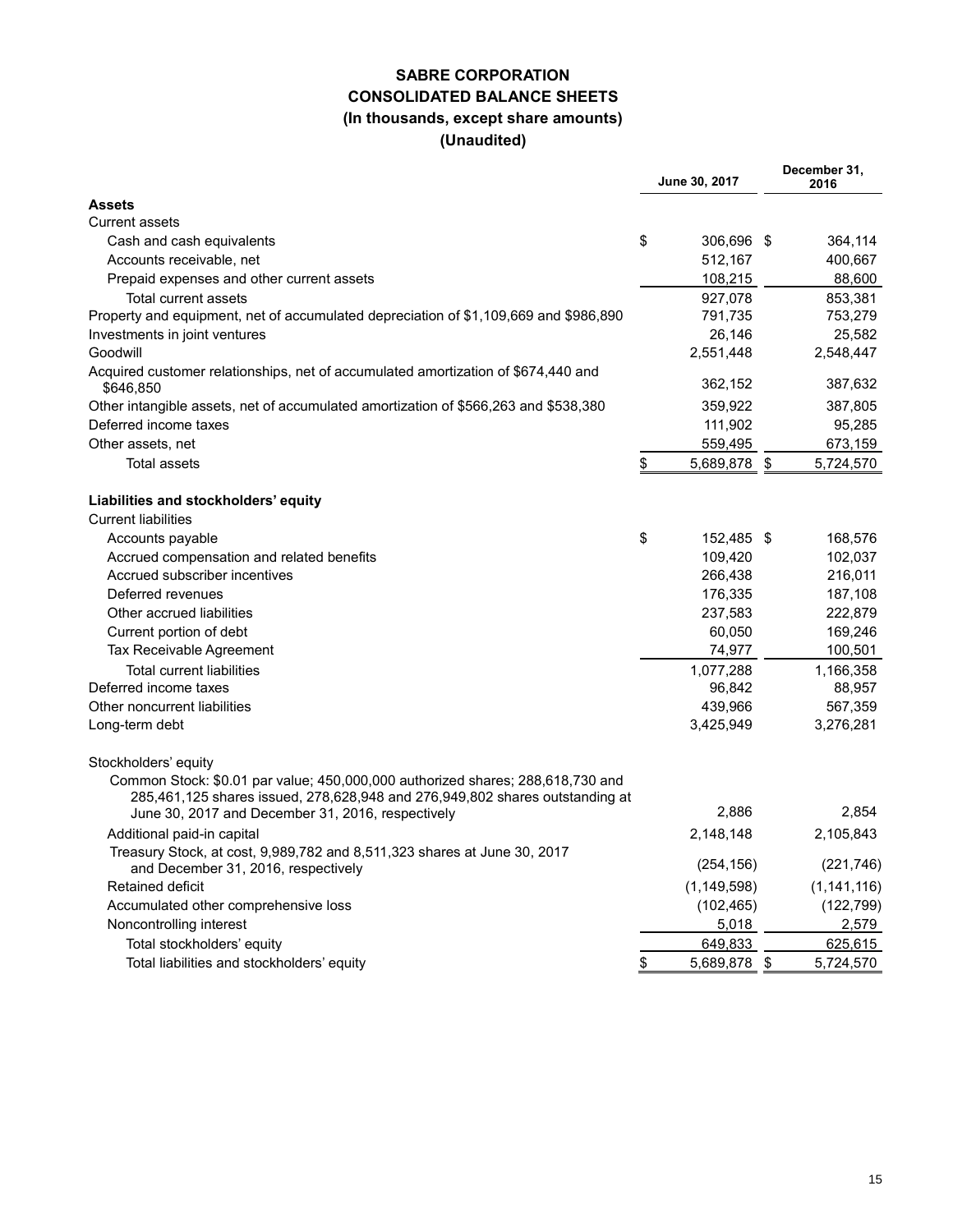### **SABRE CORPORATION CONSOLIDATED STATEMENTS OF CASH FLOWS (In thousands) (Unaudited)**

|                                                                               |    | Six Months Ended June 30, |  |            |
|-------------------------------------------------------------------------------|----|---------------------------|--|------------|
|                                                                               |    | 2017                      |  | 2016       |
| <b>Operating Activities</b>                                                   |    |                           |  |            |
| Net income                                                                    | \$ | 71,871 \$                 |  | 179,366    |
| Adjustments to reconcile net income to cash provided by operating activities: |    |                           |  |            |
| Depreciation and amortization                                                 |    | 198,687                   |  | 194,726    |
| Amortization of upfront incentive consideration                               |    | 32,293                    |  | 26,233     |
| Litigation-related credits                                                    |    |                           |  | (25, 527)  |
| Stock-based compensation expense                                              |    | 22,758                    |  | 23,099     |
| Allowance for doubtful accounts                                               |    | 5,356                     |  | 6,131      |
| Impairment and related charges                                                |    | 92,022                    |  |            |
| Deferred income taxes                                                         |    | (16, 121)                 |  | 59,315     |
| Joint venture equity income                                                   |    | (1, 411)                  |  | (1,526)    |
| Dividends received from joint venture investments                             |    | 896                       |  |            |
| Amortization of debt issuance costs                                           |    | 3,640                     |  | 3,892      |
| Loss on modification of debt                                                  |    | 11,730                    |  |            |
| Other                                                                         |    | 7,135                     |  | 3,030      |
| Loss (income) from discontinued operations                                    |    | 1,699                     |  | (11, 252)  |
| Changes in operating assets and liabilities:                                  |    |                           |  |            |
| Accounts and other receivables                                                |    | (125, 913)                |  | (83, 551)  |
| Prepaid expenses and other current assets                                     |    | (1,434)                   |  | (15, 354)  |
| Capitalized implementation costs                                              |    | (31, 444)                 |  | (43,268)   |
| Upfront incentive consideration                                               |    | (37, 260)                 |  | (47, 228)  |
| Other assets                                                                  |    | (31, 207)                 |  | (13, 639)  |
| Accrued compensation and related benefits                                     |    | 7,170                     |  | (25,663)   |
| Accounts payable and other accrued liabilities                                |    | 41,702                    |  | 12,963     |
| Deferred revenue including upfront solution fees                              |    | 25,707                    |  | 22,037     |
| Cash provided by operating activities                                         |    | 277,876                   |  | 263,784    |
| <b>Investing Activities</b>                                                   |    |                           |  |            |
| Additions to property and equipment                                           |    | (167, 410)                |  | (164, 593) |
| Acquisition, net of cash acquired                                             |    |                           |  | (164, 977) |
|                                                                               |    |                           |  |            |
| Cash used in investing activities<br><b>Financing Activities</b>              |    | (167, 410)                |  | (329, 570) |
| Proceeds of borrowings from lenders                                           |    | 1,897,625                 |  | 378,000    |
| Payments on borrowings from lenders                                           |    | (1,856,803)               |  | (485, 796) |
| Payments on Tax Receivable Agreement                                          |    | (99, 241)                 |  |            |
| Debt issuance and modification costs                                          |    | (12, 380)                 |  |            |
| Net proceeds on the settlement of equity-based awards                         |    | 9,383                     |  | 4,808      |
|                                                                               |    |                           |  |            |
| Cash dividends paid to common stockholders                                    |    | (77, 934)                 |  | (72,060)   |
| Repurchase of common stock                                                    |    | (22, 213)                 |  |            |
| Other financing activities                                                    |    | (749)                     |  | 714        |
| Cash used in financing activities                                             |    | (162, 312)                |  | (174, 334) |
| <b>Cash Flows from Discontinued Operations</b>                                |    |                           |  |            |
| Cash used in operating activities                                             |    | (2,780)                   |  | (12, 407)  |
| Cash provided by investing activities                                         |    |                           |  |            |
| Cash used in discontinued operations                                          |    | (2,780)                   |  | (12, 407)  |
| Effect of exchange rate changes on cash and cash equivalents                  |    | (2,792)                   |  | (293)      |
| Decrease in cash and cash equivalents                                         |    | (57, 418)                 |  | (252, 820) |
| Cash and cash equivalents at beginning of period                              |    | 364,114                   |  | 321,132    |
| Cash and cash equivalents at end of period                                    | \$ | 306,696 \$                |  | 68,312     |
|                                                                               |    |                           |  |            |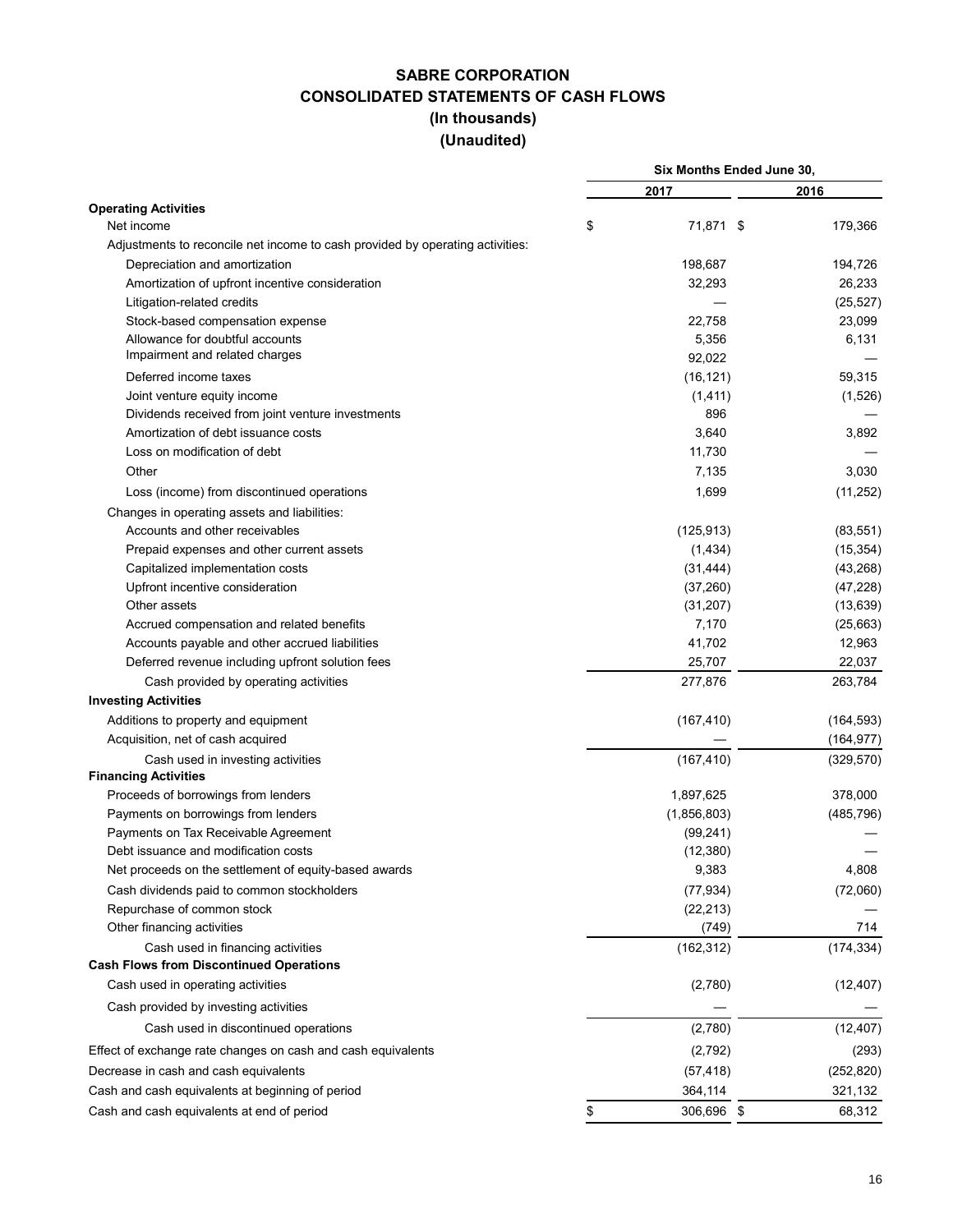### **Tabular Reconciliations for Non-GAAP Measures**

## *(In thousands, except per share amounts; unaudited)*

*Reconciliation of Net income to Adjusted Net Income from continuing operations and Adjusted EBITDA:*

|                                                                            | Three Months Ended June 30, |    |            | Six Months Ended June 30, |     |           |  |  |
|----------------------------------------------------------------------------|-----------------------------|----|------------|---------------------------|-----|-----------|--|--|
|                                                                            | 2017                        |    | 2016       | 2017                      |     | 2016      |  |  |
| Net (loss) income attributable to common stockholders                      | \$<br>$(6,487)$ \$          |    | 72,019 \$  | 69,452 \$                 |     | 177,186   |  |  |
| Loss (income) from discontinued operations, net of tax                     | 1,222                       |    | 2,098      | 1,699                     |     | (11, 252) |  |  |
| Net income attributable to noncontrolling interests <sup>(1)</sup>         | 1,113                       |    | 1,078      | 2,419                     |     | 2,180     |  |  |
| (Loss) Income from continuing operations                                   | (4, 152)                    |    | 75,195     | 73,570                    |     | 168,114   |  |  |
| Adjustments:                                                               |                             |    |            |                           |     |           |  |  |
| Acquisition-related amortization <sup>(2a)</sup>                           | 20,259                      |    | 34,018     | 55,440                    |     | 68,148    |  |  |
| Impairment and related charges <sup>(8)</sup>                              | 92,022                      |    |            | 92,022                    |     |           |  |  |
| Other, net (4)                                                             | 752                         |    | (876)      | 15,986                    |     | (4,236)   |  |  |
| Restructuring and other costs (5)                                          | 25,304                      |    | 1,116      | 25,304                    |     | 1,240     |  |  |
| Acquisition-related costs <sup>(6)</sup>                                   |                             |    | 516        |                           |     | 624       |  |  |
| Litigation costs (reimbursements), $net^{(7)}$                             | 958                         |    | 1,901      | 4,459                     |     | (1,945)   |  |  |
| Stock-based compensation                                                   | 14,724                      |    | 12,810     | 22,758                    |     | 23,099    |  |  |
| Tax impact of net income adjustments                                       | (52, 735)                   |    | (20, 633)  | (74, 303)                 |     | (36, 349) |  |  |
| Adjusted Net Income from continuing operations                             | \$<br>97,132                | \$ | 104,047 \$ | 215,236 \$                |     | 218,695   |  |  |
| Adjusted Net Income from continuing operations per<br>share                | \$<br>$0.35$ \$             |    | $0.37$ \$  | $0.77$ \$                 |     | 0.77      |  |  |
| Diluted weighted-average common shares outstanding <sup>(9)</sup>          | 279,833                     |    | 283,001    | 279,919                   |     | 282,648   |  |  |
| Adjusted Net Income from continuing operations<br>Adjustments:             | \$<br>97,132 \$             |    | 104,047 \$ | 215,236 \$                |     | 218,695   |  |  |
| Depreciation and amortization of property and<br>equipment <sup>(2b)</sup> | 63,810                      |    | 56,214     | 125,110                   |     | 109,879   |  |  |
| Amortization of capitalized implementation costs <sup>(2c)</sup>           | 8.948                       |    | 8,211      | 18,137                    |     | 16,699    |  |  |
| Amortization of upfront incentive consideration <sup>(3)</sup>             | 16,161                      |    | 13,896     | 32,293                    |     | 26,233    |  |  |
| Interest expense, net                                                      | 38,097                      |    | 37,210     | 77,658                    |     | 78,412    |  |  |
| Remaining provision for income taxes                                       | 37,269                      |    | 51,906     | 90,544                    |     | 109,046   |  |  |
| <b>Adjusted EBITDA</b>                                                     | \$<br>261,417 \$            |    | 271,484 \$ | 558,978                   | -\$ | 558,964   |  |  |

*Reconciliation of Operating Income to Adjusted Operating Income:*

|                                                       |    | Three Months Ended June 30, |  | Six Months Ended June 30, |      |         |   |         |
|-------------------------------------------------------|----|-----------------------------|--|---------------------------|------|---------|---|---------|
|                                                       |    | 2017                        |  | 2016                      | 2017 |         |   | 2016    |
| Operating income                                      | \$ | 18.718 \$                   |  | 142.039                   | S    | 182.044 | S | 313.461 |
| Adjustments:                                          |    |                             |  |                           |      |         |   |         |
| Impairment and related charges (8)                    |    | 92.022                      |  |                           |      | 92.022  |   |         |
| Joint venture equity income                           |    | 513                         |  | 763                       |      | 1.411   |   | 1.526   |
| Acquisition-related amortization <sup>(2a)</sup>      |    | 20.259                      |  | 34.018                    |      | 55.440  |   | 68,148  |
| Restructuring and other costs (5)                     |    | 25.304                      |  | 1.116                     |      | 25.304  |   | 1.240   |
| Acquisition-related costs <sup>(6)</sup>              |    |                             |  | 516                       |      |         |   | 624     |
| Litigation costs (reimbursements), net <sup>(7)</sup> |    | 958                         |  | 1.901                     |      | 4.459   |   | (1,945) |
| Stock-based compensation                              |    | 14,724                      |  | 12,810                    |      | 22,758  |   | 23,099  |
| Adjusted Operating Income                             |    | 172,498                     |  | 193,163                   |      | 383,438 |   | 406,153 |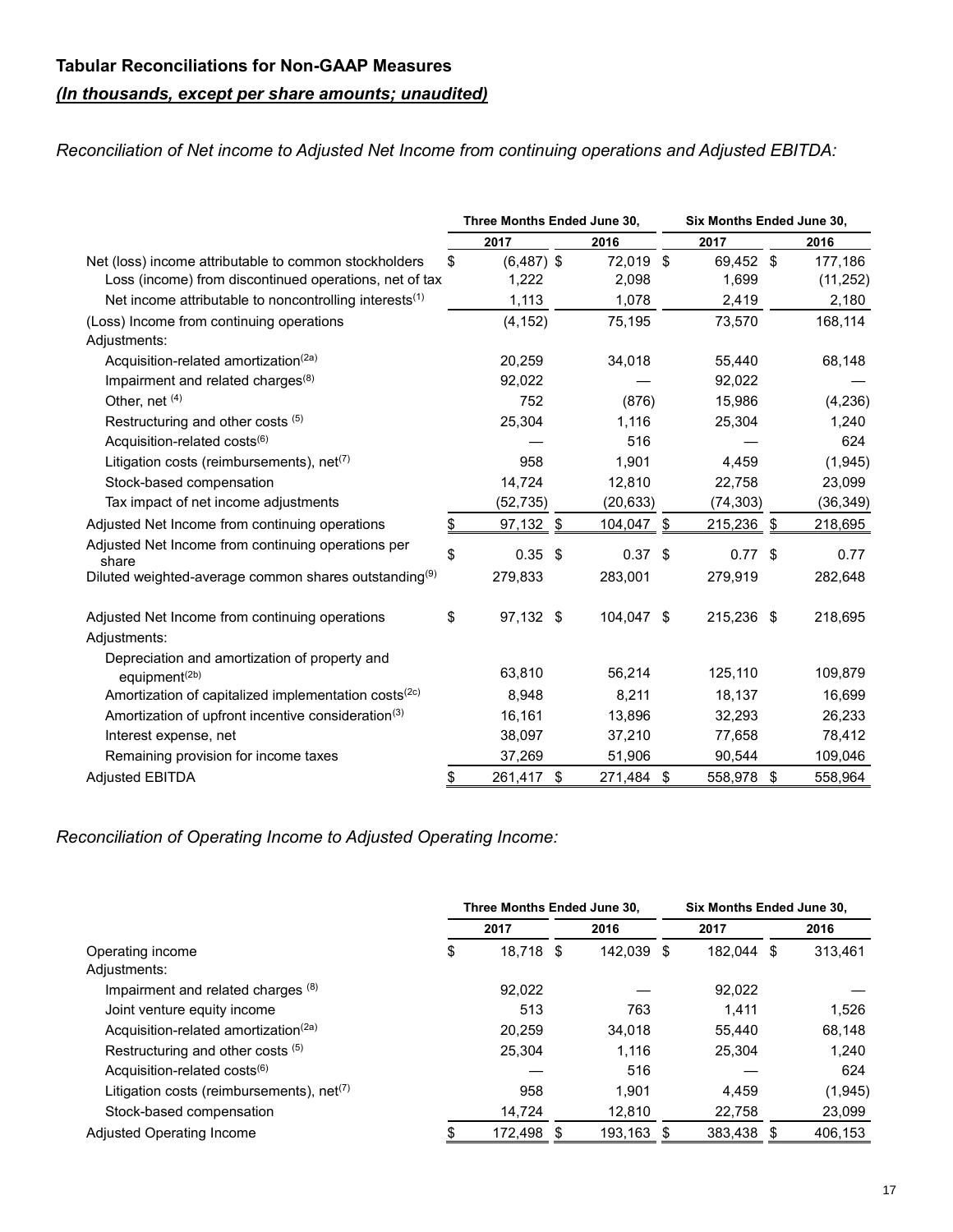## *Reconciliation of Adjusted Capital Expenditures:*

|                                     | Three Months Ended June 30, | <b>Six Months Ended June 30,</b> |  |         |  |            |      |         |  |
|-------------------------------------|-----------------------------|----------------------------------|--|---------|--|------------|------|---------|--|
|                                     | 2017                        |                                  |  | 2016    |  | 2017       | 2016 |         |  |
| Additions to property and equipment |                             | 79.092                           |  | 89.121  |  | 167.410 \$ |      | 164.593 |  |
| Capitalized implementation costs    |                             | 14.348                           |  | 23.311  |  | 31.444     |      | 43.268  |  |
| Adjusted Capital Expenditures       |                             | 93.440                           |  | 112.432 |  | 198.854    |      | 207,861 |  |

### *Reconciliation of Free Cash Flow:*

|                                       | Three Months Ended June 30, |            |  | <b>Six Months Ended June 30,</b> |      |            |
|---------------------------------------|-----------------------------|------------|--|----------------------------------|------|------------|
|                                       | 2017                        | 2016       |  | 2017                             | 2016 |            |
| Cash provided by operating activities | 154.841 \$                  | 123.619 \$ |  | 277.876 \$                       |      | 263.784    |
| Cash used in investing activities     | (79.092)                    | (95.430)   |  | (167.410)                        |      | (329, 570) |
| Cash used in financing activities     | (54, 524)                   | (63, 432)  |  | (162.312)                        |      | (174, 334) |

|                                                                              |      | Three Months Ended June 30, |  |                        | Six Months Ended June 30, |                         |      |                      |  |  |
|------------------------------------------------------------------------------|------|-----------------------------|--|------------------------|---------------------------|-------------------------|------|----------------------|--|--|
|                                                                              | 2017 |                             |  | 2016                   |                           | 2017                    | 2016 |                      |  |  |
| Cash provided by operating activities<br>Additions to property and equipment | \$   | 154.841<br>(79.092)         |  | 123.619 \$<br>(89.121) |                           | 277.876 \$<br>(167.410) |      | 263.784<br>(164,593) |  |  |
| Free Cash Flow                                                               |      | 75.749                      |  | 34.498                 |                           | 110.466                 |      | 99,191               |  |  |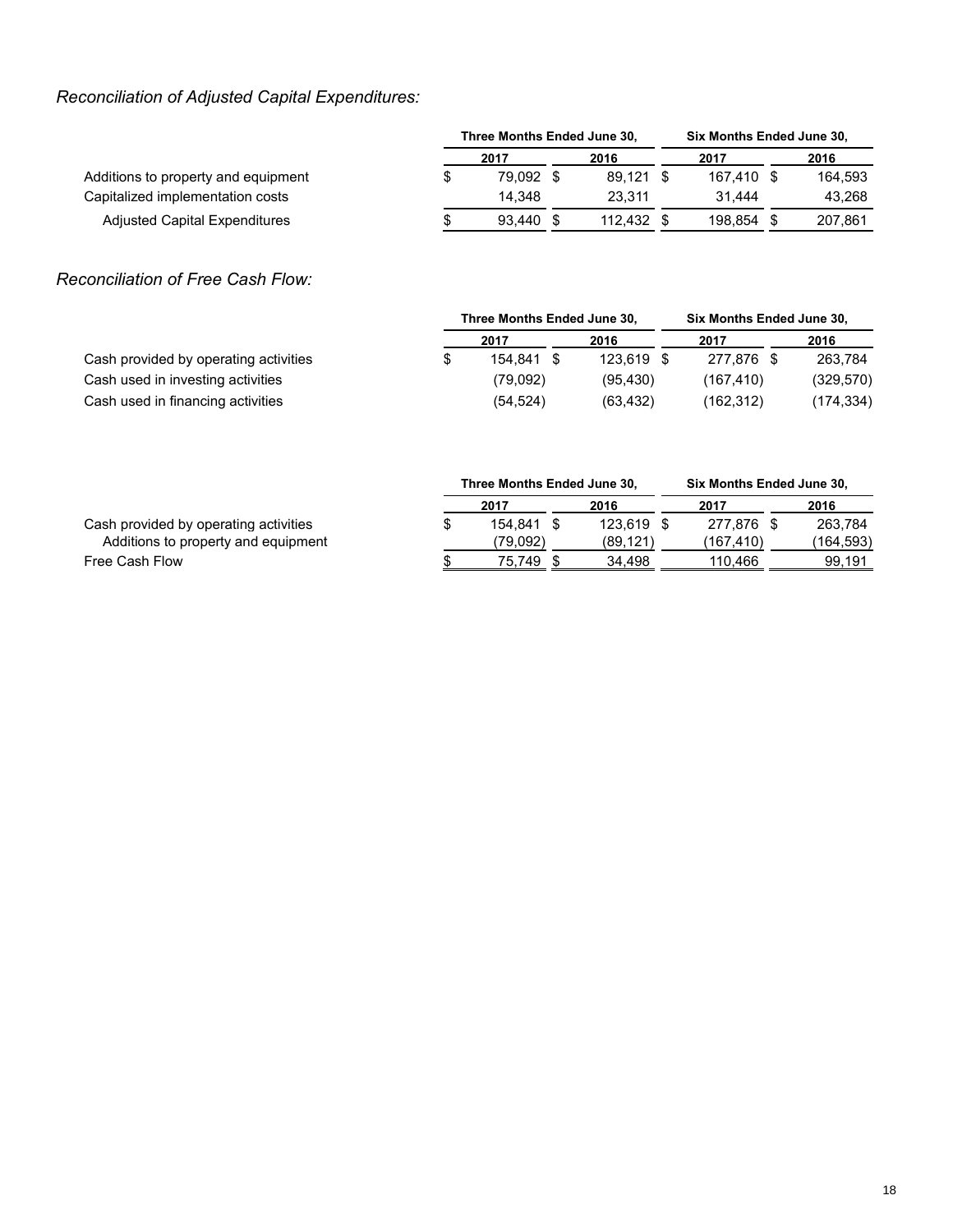### *Reconciliation of Net Income to LTM Adjusted EBITDA (for Net Debt Ratio):*

|                                                                            | Sep 30, 2016 | Dec 31, 2016  | Mar 31, 2017     | Jun 30, 2017   | <b>LTM</b> |
|----------------------------------------------------------------------------|--------------|---------------|------------------|----------------|------------|
| Net (loss) income attributable to common stockholders \$                   | 40,815 \$    | 24,561        | 75,939 \$<br>\$  | $(6,487)$ \$   | 134,828    |
| (Income) loss from discontinued operations, net of<br>tax                  | 394          | 5,309         | 477              | 1,222          | 7,402      |
| Net income attributable to noncontrolling interests $(1)$                  | 1,047        | 1,150         | 1,306            | 1,113          | 4,616      |
| (Loss) Income from continuing operations<br>Adjustments:                   | 42,256       | 31,020        | 77,722           | (4, 152)       | 146,846    |
| Acquisition-related amortization <sup>(2a)</sup>                           | 39,430       | 35,847        | 35,181           | 20,259         | 130,717    |
| Impairment and related charges <sup>(8)</sup>                              |              |               |                  | 92,022         | 92,022     |
| Loss on extinguishment of debt                                             | 3,683        |               |                  |                | 3,683      |
| Other, net (4)                                                             | (281)        | (23, 100)     | 15,234           | 752            | (7, 395)   |
| Restructuring and other costs (5)                                          | 583          | 16,463        |                  | 25,304         | 42,350     |
| Acquisition-related costs <sup>(6)</sup>                                   | 90           | 65            |                  |                | 155        |
| Litigation costs (reimbursements), $net^{(7)}$                             | 7,034        | 41,906        | 3,501            | 958            | 53,399     |
| Stock-based compensation                                                   | 12,913       | 12,512        | 8,034            | 14,724         | 48,183     |
| Depreciation and amortization of property and<br>equipment <sup>(2b)</sup> | 58,271       | 65,153        | 61,300           | 63,810         | 248,534    |
| Amortization of capitalized implementation costs <sup>(2c)</sup>           | 11,529       | 9,030         | 9,189            | 8,948          | 38,696     |
| Amortization of upfront incentive consideration <sup>(3)</sup>             | 17,139       | 12,352        | 16,132           | 16,161         | 61,784     |
| Interest expense, net                                                      | 38,002       | 41,837        | 39,561           | 38,097         | 157,497    |
| Provision for income taxes                                                 | 7,208        | 6,740         | 31,707           | (15, 466)      | 30,189     |
| <b>Adjusted EBITDA</b>                                                     | 237,857      | 249,825<br>\$ | 297,561 \$<br>\$ | 261,417<br>\$. | 1,046,660  |
| Net Debt (total debt, less cash)                                           |              |               |                  | \$             | 3,211,648  |

Net Debt / LTM Adjusted EBITDA 3.1x

|                                                                                                      |     |                |   | <b>Three Months Ended</b> |               |   |              |   |            |
|------------------------------------------------------------------------------------------------------|-----|----------------|---|---------------------------|---------------|---|--------------|---|------------|
|                                                                                                      |     | Sept. 30, 2015 |   | Dec 31, 2015              | Mar 31, 2016  |   | Jun 30, 2016 |   | <b>LTM</b> |
| Net income attributable to common stockholders<br>(Income) loss from discontinued operations, net of | \$. | 176,340 \$     |   | 129,441 \$                | 105,167 \$    |   | 72,019 \$    |   | 482,967    |
| tax                                                                                                  |     | (53, 892)      |   | (100, 909)                | (13, 350)     |   | 2,098        |   | (166, 053) |
| Net income attributable to noncontrolling interests <sup>(1)</sup>                                   |     | 676            |   | 980                       | 1,102         |   | 1,078        |   | 3,836      |
| Income from continuing operations<br>Adjustments:                                                    |     | 123,124        |   | 29,512                    | 92,919        |   | 75,195       |   | 320,750    |
| Acquisition-related amortization (2a)                                                                |     | 31,384         |   | 31,851                    | 34,130        |   | 34,018       |   | 131,383    |
| Loss on extinguishment of debt                                                                       |     |                |   | 5,548                     |               |   |              |   | 5,548      |
| Other, net $(4)$                                                                                     |     | (92, 568)      |   | (3,057)                   | (3,360)       |   | (876)        |   | (99, 861)  |
| Restructuring and other costs (5)                                                                    |     | 8,888          |   | 368                       | 124           |   | 1,116        |   | 10,496     |
| Acquisition-related costs (6)                                                                        |     | 9,350          |   | 1,223                     | 108           |   | 516          |   | 11,197     |
| Litigation costs, net $(7)$                                                                          |     | 9,318          |   | 1,912                     | (3,846)       |   | 1,901        |   | 9,285      |
| Stock-based compensation                                                                             |     | 7,204          |   | 6,643                     | 10,289        |   | 12,810       |   | 36,946     |
| Depreciation and amortization of property and<br>equipment <sup>(2b)</sup>                           |     | 49,247         |   | 56,366                    | 53,665        |   | 56,214       |   | 215,492    |
| Amortization of capitalized implementation costs (2c)                                                |     | 7.606          |   | 8,409                     | 8,488         |   | 8,211        |   | 32,714     |
| Amortization of upfront incentive consideration (3)                                                  |     | 9,525          |   | 11,946                    | 12,337        |   | 13,896       |   | 47,704     |
| Interest expense, net                                                                                |     | 40,581         |   | 43,655                    | 41,202        |   | 37,210       |   | 162,648    |
| Provision for income taxes                                                                           |     | 38,007         |   | 34,386                    | 41,424        |   | 31,273       |   | 145,090    |
| <b>Adjusted EBITDA</b>                                                                               |     | 241,666        | S | 228,762                   | \$<br>287,480 | S | 271,484      | S | 1,029,392  |

Net Debt (total debt, less cash)  $$3,219,566$ 

Net Debt / LTM Adjusted EBITDA 3.1x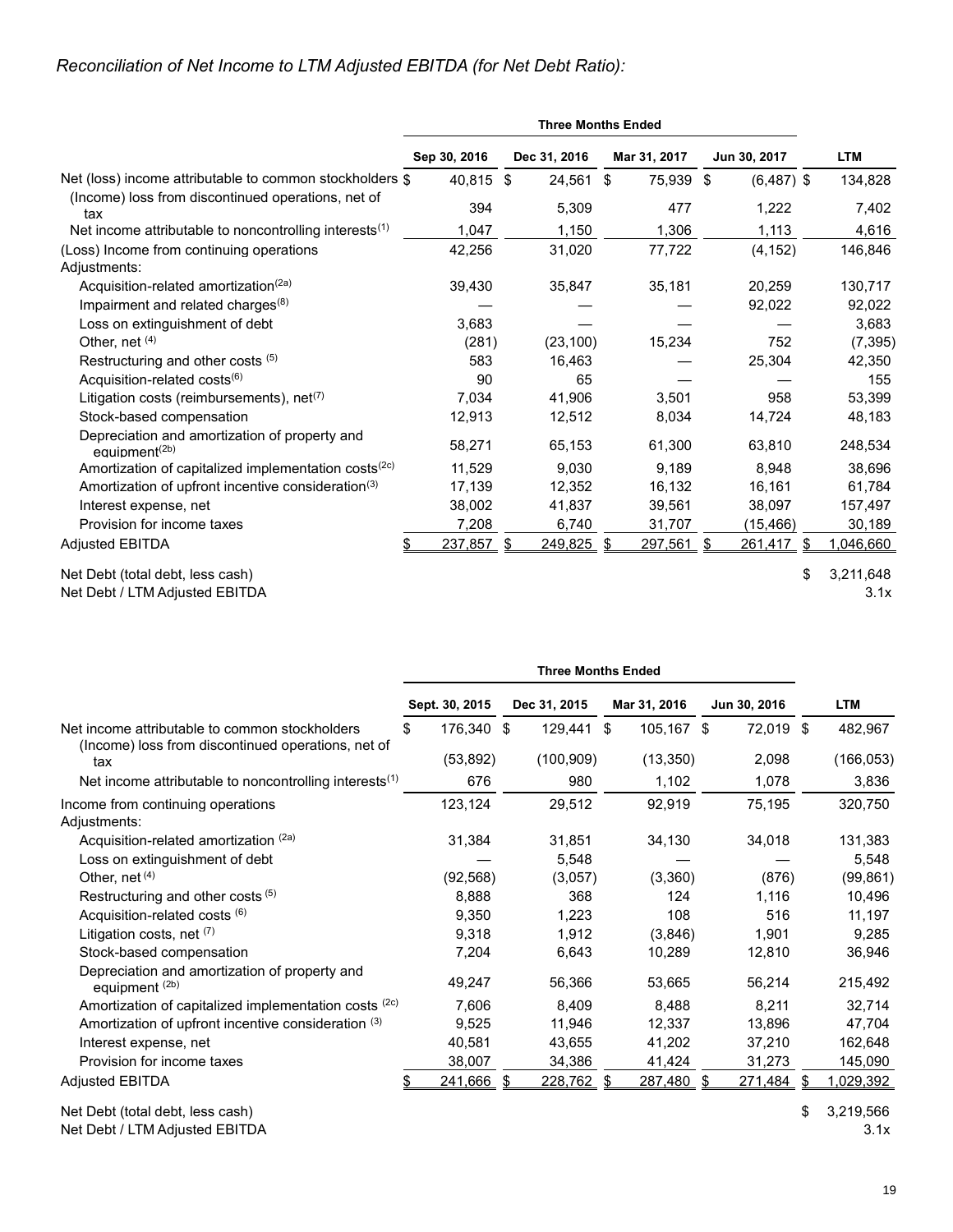# *Reconciliation of Operating Income (loss) to Adjusted Gross Profit and Adjusted EBITDA by segment:*

|                                                                | Three Months Ended June 30, 2017 |                                                       |                 |                    |
|----------------------------------------------------------------|----------------------------------|-------------------------------------------------------|-----------------|--------------------|
|                                                                | <b>Travel</b><br><b>Network</b>  | Airline and<br><b>Hospitality</b><br><b>Solutions</b> | Corporate       | <b>Total</b>       |
| Operating income (loss)                                        | \$208,576                        | \$61,868                                              | $$^{(251,726)}$ | 18,718             |
| Add back:                                                      |                                  |                                                       |                 |                    |
| Selling, general and administrative                            | 30,099                           | 21,995                                                | 94,762          | 146,856            |
| Impairment and related charges $(8)$                           |                                  |                                                       | 92,022          | 92,022             |
| Cost of revenue adjustments:                                   |                                  |                                                       |                 |                    |
| Depreciation and amortization <sup>(2)</sup>                   | 19,313                           | 38,979                                                | 17,723          | 76,015             |
| Restructuring and other costs (5)                              |                                  |                                                       | 12,976          | 12,976             |
| Amortization of upfront incentive consideration <sup>(3)</sup> | 16,161                           |                                                       |                 | 16,161             |
| Stock-based compensation                                       |                                  |                                                       | 5,830           | 5,830              |
| <b>Adiusted Gross Profit</b>                                   | 274,149                          | 122,842                                               | (28, 413)       | 368,578            |
| Selling, general and administrative                            | (30,099)                         | (21, 995)                                             | (94, 762)       | (146, 856)         |
| Joint venture equity income                                    | 513                              |                                                       |                 | 513                |
| Selling, general and administrative adjustments:               |                                  |                                                       |                 |                    |
| Depreciation and amortization <sup>(2)</sup>                   | 1,328                            | 878                                                   | 14,796          | 17,002             |
| Restructuring and other costs (5)                              |                                  |                                                       | 12,328          | 12,328             |
| Acquisition-related costs <sup>(6)</sup>                       |                                  |                                                       |                 |                    |
| Litigation costs, $net(7)$                                     |                                  |                                                       | 958             | 958                |
| Stock-based compensation                                       |                                  |                                                       | 8,894           | 8,894              |
| <b>Adjusted EBITDA</b>                                         | \$245,891                        | \$101,725                                             | \$              | (86,199) \$261,417 |
| Operating income margin                                        | 32.8%                            | 22.8%                                                 | <b>NM</b>       | 2.1%               |
| Adjusted EBITDA margin                                         | 38.7%                            | 37.4%                                                 | <b>NM</b>       | 29.0%              |

|                                                                | Three Months Ended June 30, 2016 |                                                       |                          |                    |
|----------------------------------------------------------------|----------------------------------|-------------------------------------------------------|--------------------------|--------------------|
|                                                                | <b>Travel</b><br><b>Network</b>  | Airline and<br><b>Hospitality</b><br><b>Solutions</b> | Corporate                | <b>Total</b>       |
| Operating income (loss)                                        | \$217,252                        | 55,390<br>\$                                          | $$$ (130,603) \$ 142,039 |                    |
| Add back:                                                      |                                  |                                                       |                          |                    |
| Selling, general and administrative                            | 32,745                           | 16,762                                                | 97,379                   | 146,886            |
| Cost of revenue adjustments:                                   |                                  |                                                       |                          |                    |
| Depreciation and amortization <sup>(2)</sup>                   | 18,093                           | 36,317                                                | 10,962                   | 65,372             |
| Amortization of upfront incentive consideration <sup>(3)</sup> | 13,896                           |                                                       |                          | 13,896             |
| Stock-based compensation                                       |                                  |                                                       | 5,072                    | 5,072              |
| <b>Adiusted Gross Profit</b>                                   | 281,986                          | 108,469                                               | (17, 190)                | 373,265            |
| Selling, general and administrative                            | (32, 745)                        | (16, 762)                                             | (97, 379)                | (146, 886)         |
| Joint venture equity income                                    | 763                              |                                                       |                          | 763                |
| Selling, general and administrative adjustments:               |                                  |                                                       |                          |                    |
| Depreciation and amortization <sup>(2)</sup>                   | 1,583                            | 238                                                   | 31,250                   | 33,071             |
| Restructuring and other costs (5)                              |                                  |                                                       | 1,116                    | 1,116              |
| Acquisition-related costs <sup>(6)</sup>                       |                                  |                                                       | 516                      | 516                |
| Litigation costs, net <sup><math>(7)</math></sup>              |                                  |                                                       | 1,901                    | 1,901              |
| Stock-based compensation                                       |                                  |                                                       | 7,738                    | 7,738              |
| <b>Adjusted EBITDA</b>                                         | \$251,587                        | \$<br>91,945                                          | S                        | (72,048) \$271,484 |
| Operating income margin                                        | 36.3%                            | 22.0%                                                 | <b>NM</b>                | 16.8%              |
| Adjusted EBITDA margin                                         | 42.1%                            | 36.5%                                                 | ΝM                       | 32.1%              |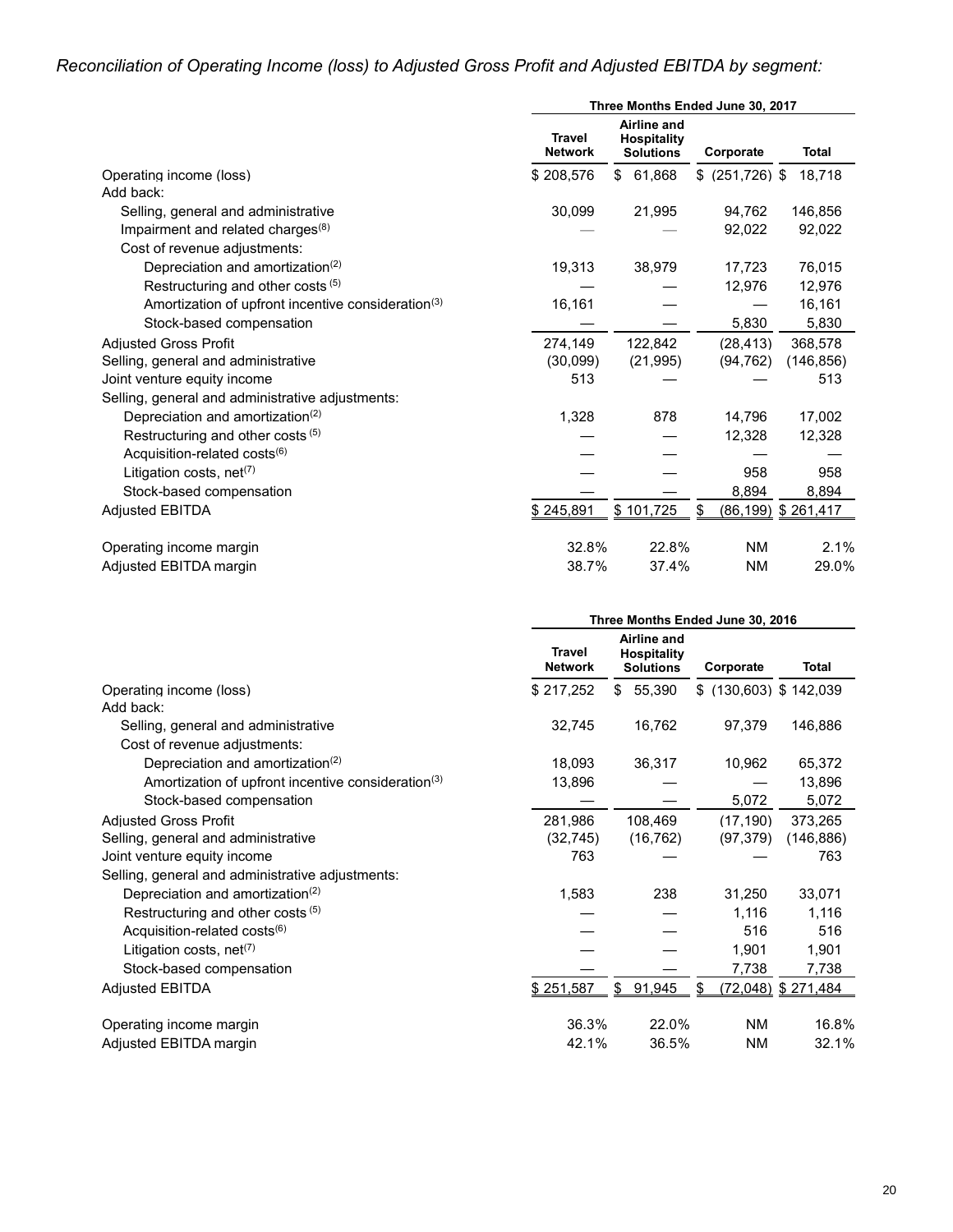|                                                                | Six Months Ended June 30, 2017  |                                                              |                           |              |
|----------------------------------------------------------------|---------------------------------|--------------------------------------------------------------|---------------------------|--------------|
|                                                                | <b>Travel</b><br><b>Network</b> | <b>Airline and</b><br><b>Hospitality</b><br><b>Solutions</b> | Corporate                 | <b>Total</b> |
| Operating income (loss)                                        | \$461,300                       | \$108,608                                                    | $$$ (387,864) $$$ 182,044 |              |
| Add back:                                                      |                                 |                                                              |                           |              |
| Selling, general and administrative                            | 61,182                          | 42,579                                                       | 187,536                   | 291,297      |
| Impairment and related charges $(8)$                           |                                 |                                                              | 92,022                    | 92,022       |
| Cost of revenue adjustments:                                   |                                 |                                                              |                           |              |
| Depreciation and amortization <sup>(2)</sup>                   | 38,392                          | 77,003                                                       | 34,317                    | 149,712      |
| Restructuring and other costs <sup>(5)</sup>                   |                                 |                                                              | 12,976                    | 12,976       |
| Amortization of upfront incentive consideration <sup>(3)</sup> | 32,293                          |                                                              |                           | 32,293       |
| Stock-based compensation                                       |                                 |                                                              | 9,011                     | 9,011        |
| <b>Adjusted Gross Profit</b>                                   | 593,167                         | 228,190                                                      | (52,002)                  | 769,355      |
| Selling, general and administrative                            | (61, 182)                       | (42, 579)                                                    | (187, 536)                | (291, 297)   |
| Joint venture intangible amortization <sup>(2a)</sup>          | 1,411                           |                                                              |                           | 1,411        |
| Selling, general and administrative adjustments:               |                                 |                                                              |                           |              |
| Depreciation and amortization <sup>(2)</sup>                   | 2,717                           | 1,631                                                        | 44,627                    | 48,975       |
| Restructuring and other costs <sup>(5)</sup>                   |                                 |                                                              | 12,328                    | 12,328       |
| Litigation costs, net <sup>(7)</sup>                           |                                 |                                                              | 4,459                     | 4,459        |
| Stock-based compensation                                       |                                 |                                                              | 13,747                    | 13,747       |
| <b>Adjusted EBITDA</b>                                         | \$536,113                       | \$187,242                                                    | \$ (164, 377)             | \$558,978    |
| Operating income margin                                        | 35.5%                           | 20.5%                                                        | ΝM                        | 10.0%        |
| Adjusted EBITDA margin                                         | 41.3%                           | 35.3%                                                        | <b>NM</b>                 | 30.8%        |

|                                                                     |                                 | Six Months Ended June 30, 2016                        |                           |              |
|---------------------------------------------------------------------|---------------------------------|-------------------------------------------------------|---------------------------|--------------|
|                                                                     | <b>Travel</b><br><b>Network</b> | Airline and<br><b>Hospitality</b><br><b>Solutions</b> | Corporate                 | <b>Total</b> |
| Operating income (loss)<br>Add back:                                | \$458,796                       | \$102,535                                             | $$$ (247,870) $$$ 313,461 |              |
| Selling, general and administrative<br>Cost of revenue adjustments: | 66,118                          | 35,003                                                | 179,621                   | 280,742      |
| Depreciation and amortization <sup>(2)</sup>                        | 35,753                          | 71,807                                                | 24,319                    | 131,879      |
| Amortization of upfront incentive consideration <sup>(3)</sup>      | 26,233                          |                                                       |                           | 26,233       |
| Stock-based compensation                                            |                                 |                                                       | 9,146                     | 9,146        |
| <b>Adjusted Gross Profit</b>                                        | 586,900                         | 209,345                                               | (34, 784)                 | 761,461      |
| Selling, general and administrative                                 | (66, 118)                       | (35,003)                                              | (179, 621)                | (280, 742)   |
| Joint venture equity income                                         | 1,526                           |                                                       |                           | 1,526        |
| Selling, general and administrative adjustments:                    |                                 |                                                       |                           |              |
| Depreciation and amortization <sup>(2)</sup>                        | 2,453                           | 541                                                   | 59,853                    | 62,847       |
| Restructuring and other costs (5)                                   |                                 |                                                       | 1,240                     | 1,240        |
| Acquisition-related costs <sup>(6)</sup>                            |                                 |                                                       | 624                       | 624          |
| Litigation reimbursements, net <sup>(7)</sup>                       |                                 |                                                       | (1,945)                   | (1,945)      |
| Stock-based compensation                                            |                                 |                                                       | 13,953                    | 13,953       |
| <b>Adjusted EBITDA</b>                                              | \$524,761                       | \$174,883                                             | $$$ (140,680) $$$ 558,964 |              |
| Operating income margin                                             | 37.5%                           | 20.9%                                                 | <b>NM</b>                 | 18.4%        |
| Adjusted EBITDA margin                                              | 42.9%                           | 35.7%                                                 | <b>NM</b>                 | 32.8%        |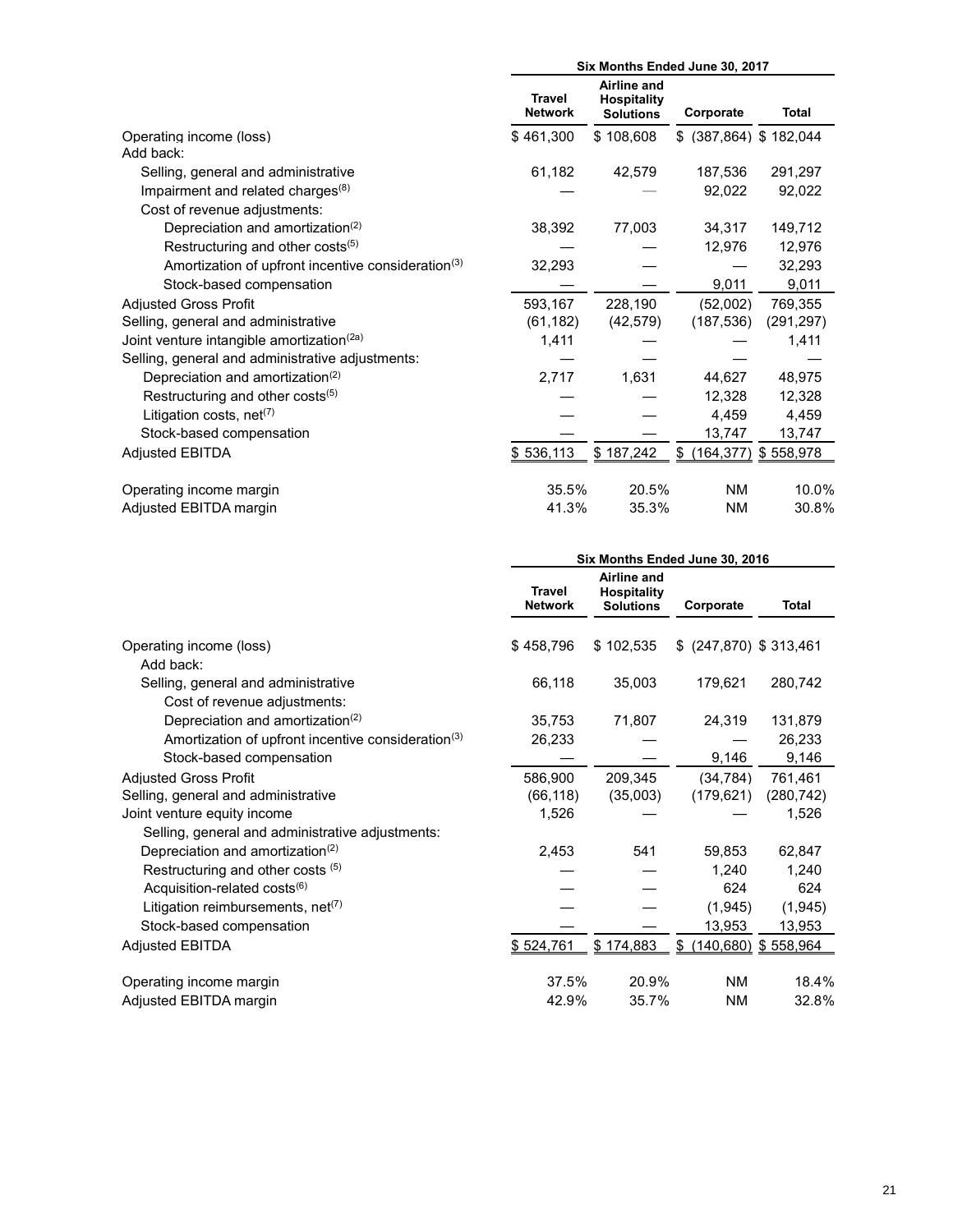### **Non-GAAP Financial Measures**

We have included both financial measures compiled in accordance with GAAP and certain non-GAAP financial measures, including Adjusted Gross Profit, Adjusted Operating Income, Adjusted Net Income, Adjusted EBITDA, Adjusted Net Income from continuing operations per share (Adjusted EPS), Adjusted Capital Expenditures, Free Cash Flow and ratios based on these financial measures.

We define Adjusted Gross Profit as operating income (loss) adjusted for selling, general and administrative expenses, impairment and related charges, amortization of upfront incentive consideration, and the cost of revenue portion of depreciation and amortization, restructuring and other costs, litigation costs, net, and stock-based compensation included in cost of revenue.

We define Adjusted Operating Income as operating income adjusted for joint venture equity income, acquisition-related amortization, restructuring and other costs, acquisition-related costs, litigation (reimbursements) costs, net, and stock-based compensation.

We define Adjusted Net Income as net (loss) income attributable to common stockholders adjusted for income (loss) from discontinued operations, net of tax, net income attributable to noncontrolling interests, acquisition-related amortization, impairment and related charges, loss on extinguishment of debt, other, net, restructuring and other costs, acquisition-related costs, litigation costs (reimbursements), net, stock-based compensation and the tax impact of net income adjustments.

We define Adjusted EBITDA as Adjusted Net Income adjusted for depreciation and amortization of property and equipment, amortization of capitalized implementation costs, amortization of upfront incentive consideration, interest expense, net, and remaining provision (benefit) for income taxes.

We define Adjusted EPS as Adjusted Net Income divided by the applicable share count.

We define Adjusted Capital Expenditures as additions to property and equipment and capitalized implementation costs.

We define Free Cash Flow as cash provided by operating activities less cash used in additions to property and equipment.

These non-GAAP financial measures are key metrics used by management and our board of directors to monitor our ongoing core operations because historical results have been significantly impacted by events that are unrelated to our core operations as a result of changes to our business and the regulatory environment. We believe that these non-GAAP financial measures are used by investors, analysts and other interested parties as measures of financial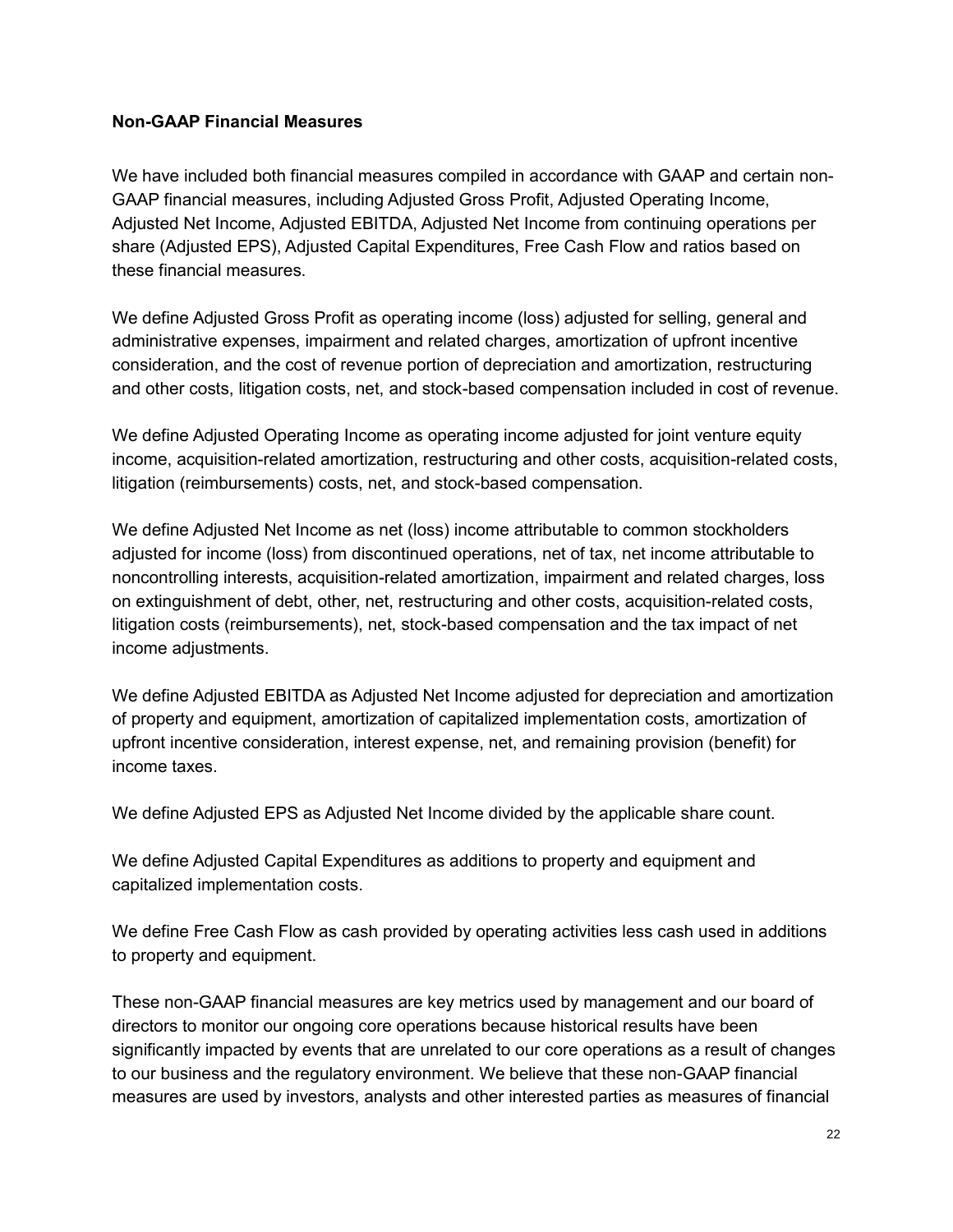performance and to evaluate our ability to service debt obligations, fund capital expenditures and meet working capital requirements. Adjusted Capital Expenditures include cash flows used in investing activities, for property and equipment, and cash flows used in operating activities, for capitalized implementation costs. Our management uses this combined metric in making product investment decisions and determining development resource requirements. We also believe that Adjusted Gross Profit, Adjusted Operating Income, Adjusted Net Income, Adjusted EBITDA, Adjusted EPS and Adjusted Capital Expenditures assist investors in company-tocompany and period-to-period comparisons by excluding differences caused by variations in capital structures (affecting interest expense), tax positions and the impact of depreciation and amortization expense. In addition, amounts derived from Adjusted EBITDA are a primary component of certain covenants under our senior secured credit facilities.

Adjusted Gross Profit, Adjusted Operating Income, Adjusted Net Income, Adjusted EBITDA, Adjusted EPS, Adjusted Capital Expenditures, Free Cash Flow, and ratios based on these financial measures are not recognized terms under GAAP. These non-GAAP financial measures and ratios based on them have important limitations as analytical tools, and should not be viewed in isolation and do not purport to be alternatives to net income as indicators of operating performance or cash flows from operating activities as measures of liquidity. These non-GAAP financial measures and ratios based on them exclude some, but not all, items that affect net income or cash flows from operating activities and these measures may vary among companies. Our use of these measures has limitations as an analytical tool, and you should not consider them in isolation or as substitutes for analysis of our results as reported under GAAP. Some of these limitations are:

- these non-GAAP financial measures exclude certain recurring, non-cash charges such as stock-based compensation expense and amortization of acquired intangible assets;
- although depreciation and amortization are non-cash charges, the assets being depreciated and amortized may have to be replaced in the future, and Adjusted Gross Profit and Adjusted EBITDA do not reflect cash requirements for such replacements;
- Adjusted Operating Income, Adjusted Net Income and Adjusted EBITDA do not reflect changes in, or cash requirements for, our working capital needs;
- Adjusted EBITDA does not reflect the interest expense or the cash requirements necessary to service interest or principal payments on our indebtedness;
- Adjusted EBITDA does not reflect tax payments that may represent a reduction in cash available to us;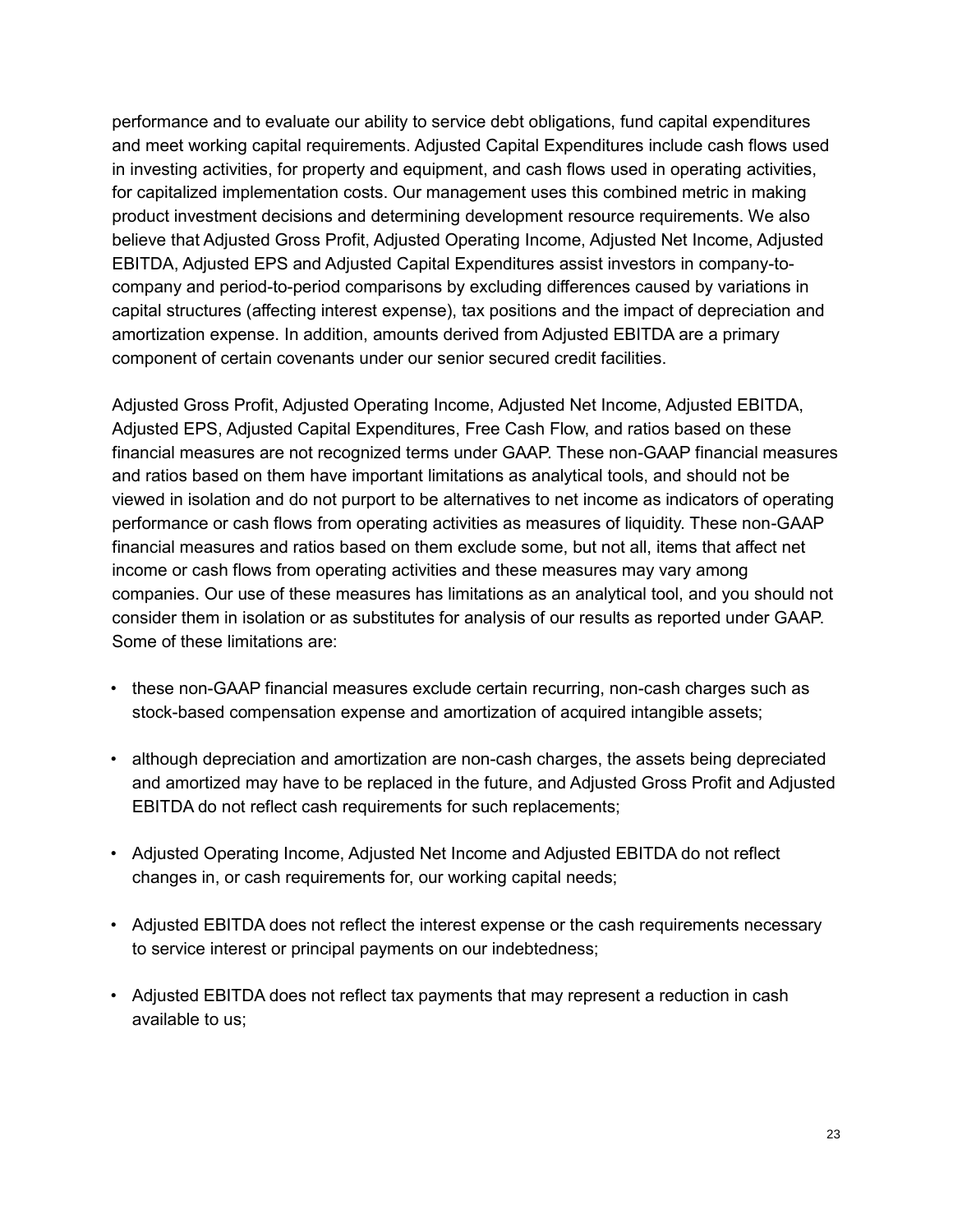- Free Cash Flow removes the impact of accrual-basis accounting on asset accounts and nondebt liability accounts, and does not reflect the cash requirements necessary to service the principal payments on our indebtedness; and
- Other companies, including companies in our industry, may calculate Adjusted Gross Profit, Adjusted Operating Income, Adjusted Net Income, Adjusted EBITDA, Adjusted Capital Expenditures, Adjusted EPS or Free Cash Flow differently, which reduces their usefulness as comparative measures.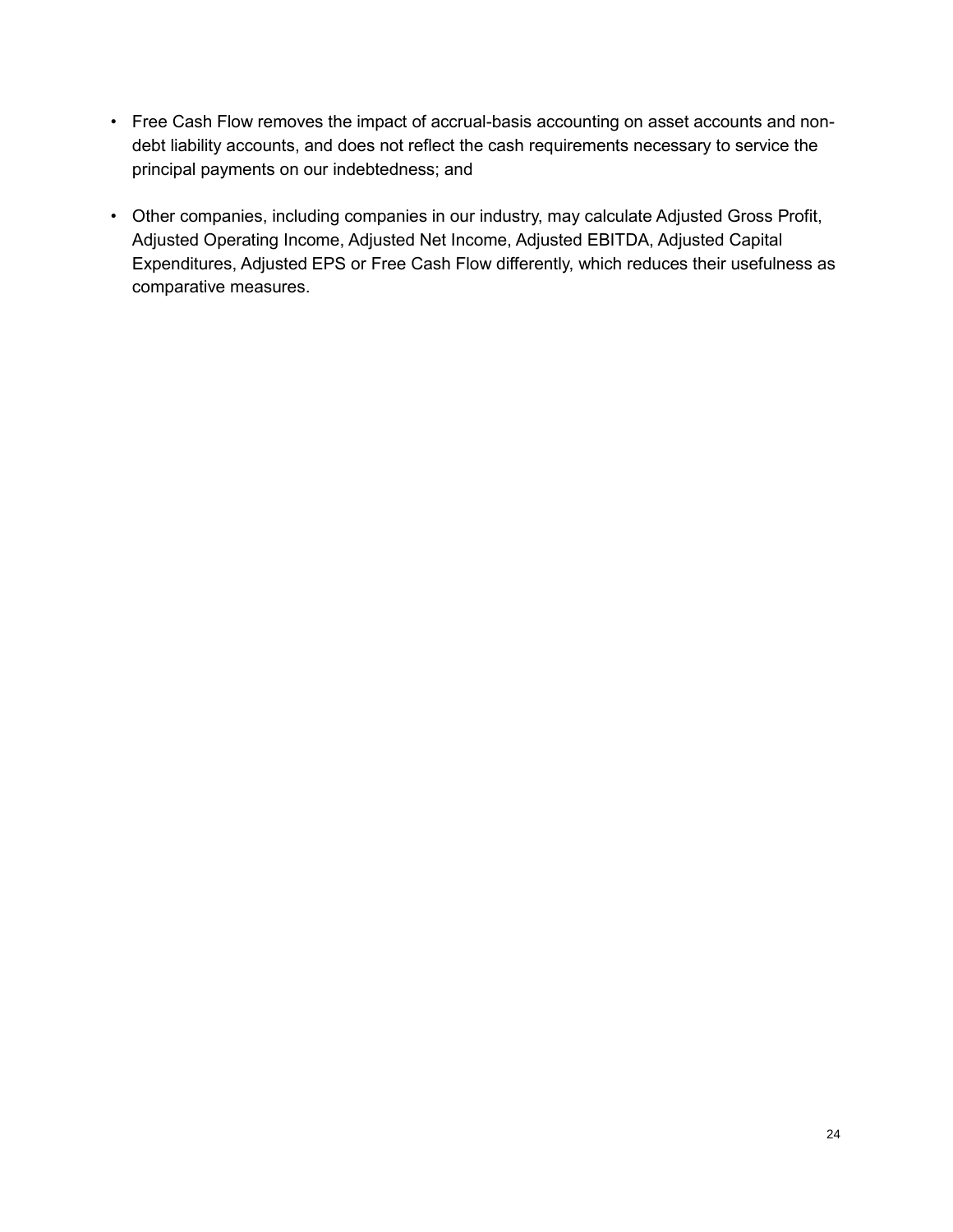### **Non-GAAP Footnotes**

- (1) Net Income attributable to noncontrolling interests represents an adjustment to include earnings allocated to noncontrolling interests held in (i) Sabre Travel Network Middle East of 40%, (ii) Sabre Seyahat Dagitim Sistemleri A.S. of 40%, and (iii) Abacus International Lanka Pte Ltd of 40%.
- (2) Depreciation and amortization expenses:
	- a. Acquisition-related amortization represents amortization of intangible assets from the take-private transaction in 2007 as well as intangibles associated with acquisitions since that date and amortization of the excess basis in our underlying equity in joint ventures.
	- b. Depreciation and amortization of property and equipment includes software developed for internal use.
	- c. Amortization of capitalized implementation costs represents amortization of upfront costs to implement new customer contracts under our SaaS and hosted revenue model.
- (3) Our Travel Network business at times provides upfront incentive consideration to travel agency subscribers at the inception or modification of a service contract, which are capitalized and amortized to cost of revenue over an average expected life of the service contract, generally over three to five years. Such consideration is made with the objective of increasing the number of clients or to ensure or improve customer loyalty. Such service contract terms are established such that the supplier and other fees generated over the life of the contract will exceed the cost of the incentive consideration provided upfront. Such service contracts with travel agency subscribers require that the customer commit to achieving certain economic objectives and generally have terms requiring repayment of the upfront incentive consideration if those objectives are not met.
- (4) In the first quarter of 2017, we recognized a \$12 million loss related to debt modification costs associated with our debt refinancing. In the first quarter of 2016, we recognized a gain of \$6 million associated with the receipt of an earn-out payment from the sale of a business in 2013. In the third quarter of 2015, we recognized a gain of \$86 million associated with the remeasurement of our previously-held 35% investment in Abacus International Pte Ltd and a gain of \$12 million related to the settlement of pre-existing agreements between us and